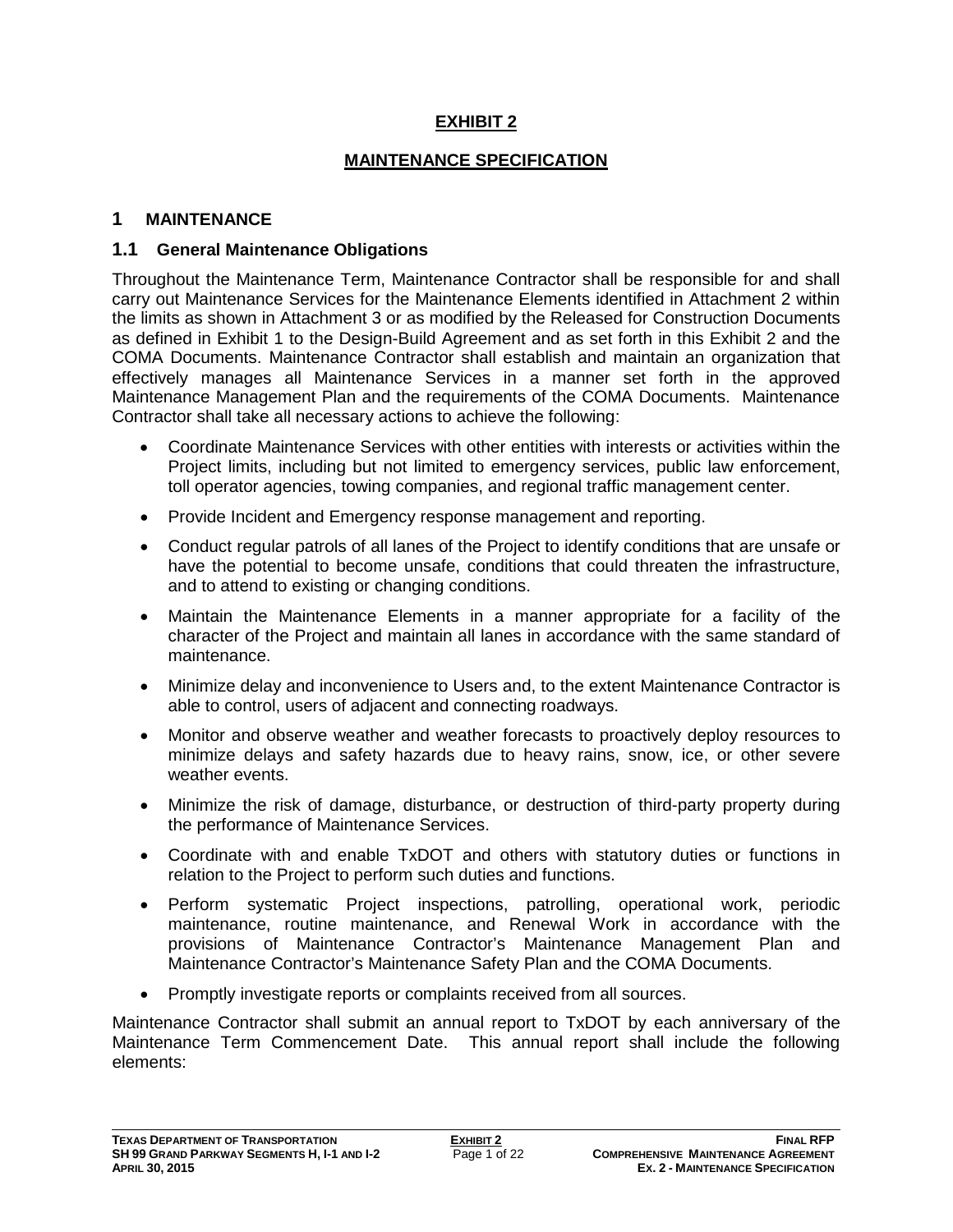- An assessment of the actual Maintenance Services achievements versus the planned goals established in the Maintenance Management Plan, as well as corrective actions and measures to be taken in the ensuing year to ensure that any shortcomings are corrected;
- An assessment of compliance with the various traffic control requirements and limitations contained in Section 3.4 of the COMA and the traffic control plans developed in accordance with Section 2.2 of this Exhibit 2, as well as any corrective measures taken to correct any breach or violation of such requirements and limitations and any corrective measures necessary to prevent such future breach or violation of such requirement and limitations;
- A report of the quality inspections and test performed as part of the Maintenance Management Plan and as required by Attachment 1, the results of such inspections and tests, and occurrences and resolution of nonconformance discoveries.

On or about the effective date of termination of Maintenance Services, the Maintenance Contractor shall submit to TxDOT a complete set of Record Drawings. The Record Drawings and documentation shall be an organized, complete record of drawings and supporting calculations and details that accurately represent what the Maintenance Contractor constructed. Maintenance Contractor shall ensure that the Record Drawings reflect the actual condition of the Maintenance Services construction.

The Maintenance Manager shall be responsible to oversee and perform the Maintenance Services in accordance with the COMA including ensuring proper training of its maintenance personnel and resources available for conducting Maintenance Services. The Maintenance Safety Manager shall be responsible for the health and safety of personnel involved with Maintenance Services and the general public affected by the Project and shall serve as the point of contact for Maintenance Contractor in communication with TxDOT and in coordination activities with other entities during emergency events.

# **1.2 Performance Requirements**

Maintenance Contractor is responsible for performing all activities necessary to satisfy the Performance Requirements set forth in Attachment 1 with respect to the Maintenance Elements. Failure to meet a Performance Requirement, whether through failure to meet the Target for any relevant measurement record, or for any other reason, shall be deemed to be a Defect. Whenever a Defect is identified, either by Maintenance Contractor's inspections, by TxDOT or any third party, Maintenance Contractor shall act to remedy, repair and record the Defect as described herein.

The remedy or repair of any Maintenance Element shall meet or exceed the standard identified in the column entitled "Target" in Attachment 1 and a Maintenance Record shall be created by Maintenance Contractor to verify that this requirement has been met.

The period for "Response To Defects" set forth in Attachment 1 to this Maintenance Specification shall be deemed to commence upon the time when the Maintenance Contractor would reasonably become aware of the Defect.

Where action is taken to remedy or repair any Defect in any Maintenance Element of the Project, Maintenance Contractor shall create a Maintenance Record that identifies the nature of the remedy or repair. Maintenance Contractor shall include within the relevant Maintenance Record a measurement record in accordance with the requirements set forth in the column entitled "Measurement Record" in the Attachment 1 to this Maintenance Specification.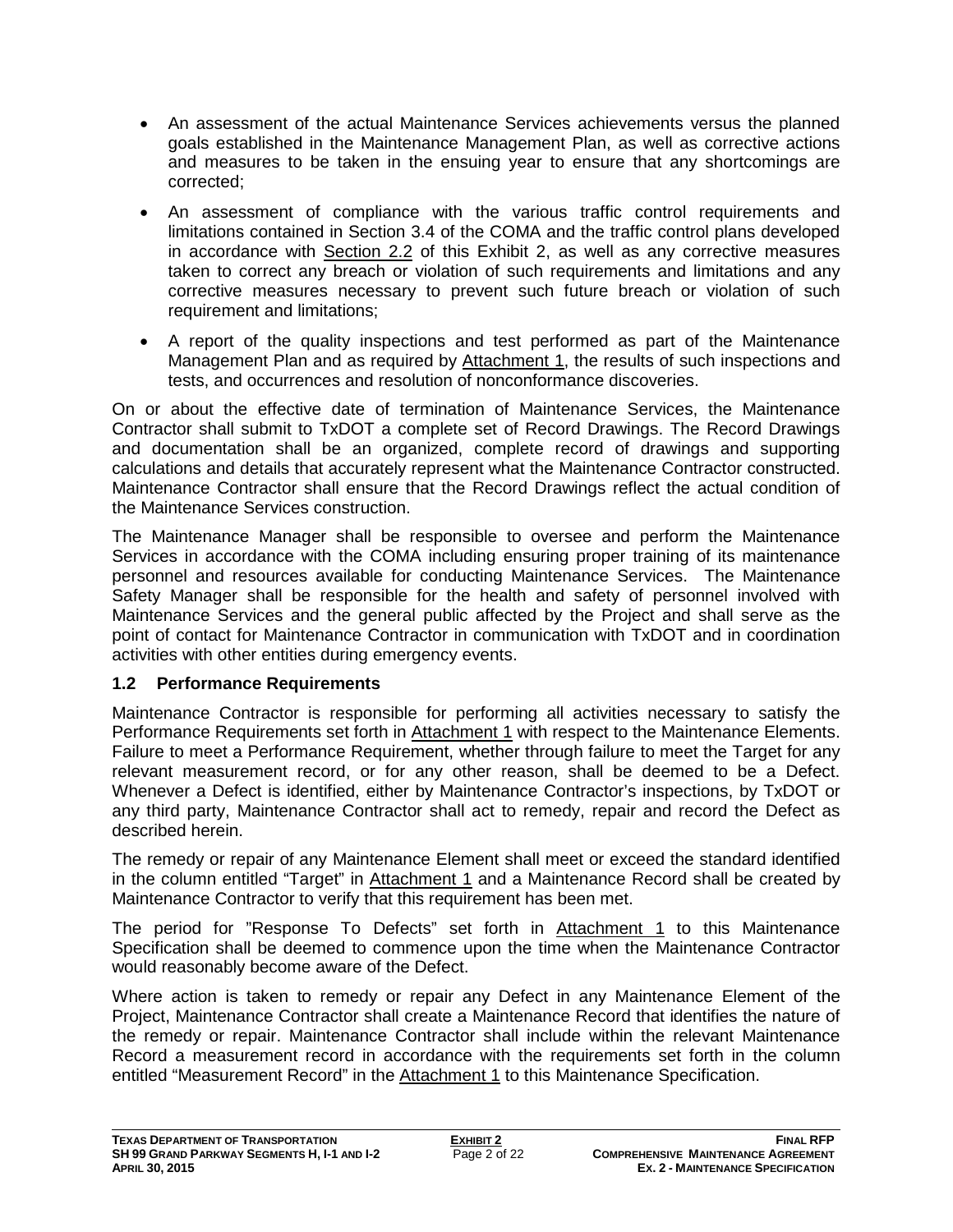Should Maintenance Contractor propose any changes to Attachment 1, Maintenance Contractor shall propose for TxDOT's approval such amendments to the inspection and measurement methods and measurement records as are necessary to cause these to comply with this Maintenance Specification.

# **1.3 Maintenance Management Plan**

Within 60 days after issuance of Maintenance NTP, Maintenance Contractor shall prepare and submit, for TxDOT's review and written approval, a Maintenance Management Plan (MMP). Approval by TxDOT of the MMP shall be a condition precedent to Maintenance Contractor's right to commence Maintenance Services. Attachment 4 lists the main content of MMP and other Plans required.

TxDOT shall review the MMP and each update and shall meet with Maintenance Contractor within 30 Days after its submittal to discuss revisions and clarifications or to resolve any disagreements. Within 15 Days after such meeting, Maintenance Contractor shall resubmit the MMP to TxDOT. TxDOT will either approve or disapprove the MMP within 15 Days, with comments, objections, recommendations or disapprovals noted in writing. If TxDOT disapproves the MMP, within ten days after receiving written notice of comments, objections, recommendations or disapprovals from TxDOT, Maintenance Contractor shall submit to TxDOT a revised initial or updated MMP rectifying such matters and, for matters Maintenance Contractor disagrees with, a written notice setting forth those comments, objections, recommendations and disapprovals that Maintenance Contractor disputes, which notice shall give details of Maintenance Contractor's grounds for dispute. If Maintenance Contractor fails to give such notice within such time period, it shall be deemed to have accepted the comments, objections and recommendations and the initial or updated MMP, as applicable, shall thereupon be deemed revised to incorporate the comments and recommendations and to rectify the objections or disapprovals. After timely delivery of any such notice, Maintenance Contractor and TxDOT shall endeavor in good faith to reach agreement as to the matters listed in the notice. If no agreement is reached as to any such matter within 30 days after Maintenance Contractor delivers its notice, either Party may refer the Dispute to the disputes resolution procedures set forth in this Comprehensive Maintenance Agreement.

The MMP shall comply with the COMA Documents, applicable Government Approvals, and applicable Law. The MMP and each update shall show the timing, frequencies and methodology for performing the various Maintenance Services, including Maintenance Contractor's plan and schedule for performing routine maintenance. The duration and number of working days of any Maintenance Services set forth in the MMP that require Lane Closures shall be subject to the written approval of TxDOT.

The MMP shall include detailed processes that explain the Maintenance Contractor's plan for meeting Performance Requirements, measurement procedures, and identifying threshold values at which maintenance is required, inspection procedures and frequencies, and subsequent maintenance to address noted deficiencies for each Maintenance Element of the Project in accordance with Attachment 1. Maintenance Contractor shall update this plan as required, or at least annually and shall submit to TxDOT, for TxDOT's review and approval, by each anniversary of the Maintenance Term Commencement Date.

The MMP shall also include a detailed process by which Defects are handled and processed in conformance with the COMA Documents including:

• Notification - This includes Defect identification, notification triggers (periodic or inspection based), responsible individuals, and entities or individuals to be notified.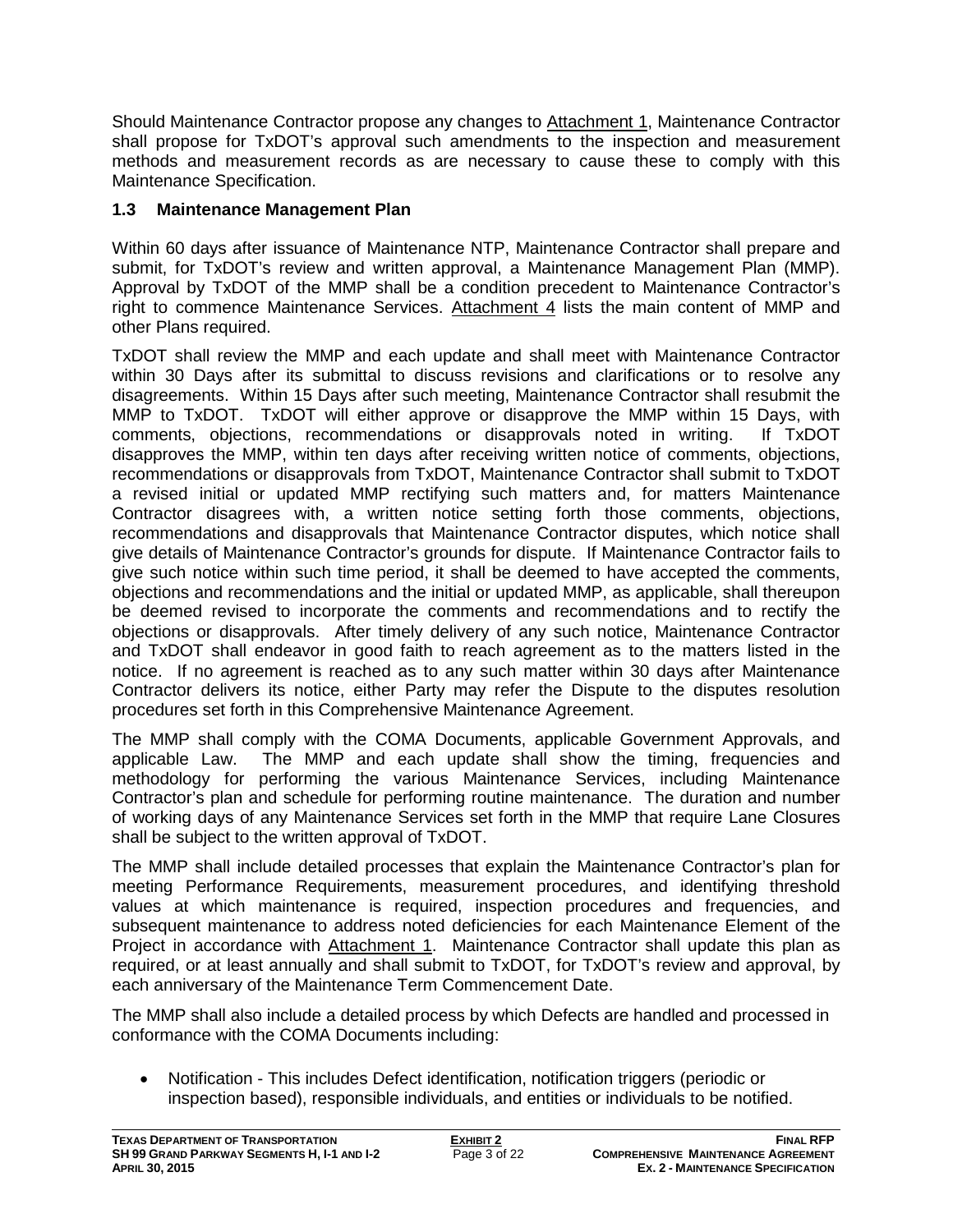- Classification This includes how Defects are classified (i.e. Maintenance Element component or its function, safety impacts, Governmental Entities/Public concern, etc.).
- Action Plan This includes developing a detailed plan based on Defect classification type listing all actions necessary to address and close the event. This plan shall identify the Maintenance Contractor's response times to mitigate hazards, permanently remedy, and permanently repair Defects. Response times shall be in accordance with Attachment 1.
- Action By Defect classification type, this includes a description of how the actions are carried out stating the responsible individuals and the duration it will take to complete such actions in accordance with the requirements of Section 19 of the Technical Provisions.
- Closure This includes how the Defect is resolved, stating necessary notification and the individuals to be notified for such Defect closure.
- Documentation This includes how Defects are entered, updated and closed in the MMS.

The MMP shall address impacts to adjacent and connecting roadways, in addition to the general sequence of Maintenance Services and schedule deadlines.

The MMP shall include procedures for managing records of inspection and Maintenance Services, including appropriate measures for providing protected duplication of the records. Inspection and Maintenance Records shall be kept for the Maintenance Term and shall be provided to TxDOT at the time the Project is delivered to TxDOT, at either the expiration of the Maintenance Term or earlier termination of the Agreement. All records obtained during the Warranty Periods shall be kept and provided to TxDOT at the end of the last Warranty Period.

The MMP shall include a schematic clearly illustrating the limits, using auditable sections per Section 1.4.

# **1.4 Auditable Sections**

Maintenance Contractor shall implement the Texas Reference Marker (TRM) System used by TxDOT to establish performance sections for records in accordance with the MMP. Maintenance Contractor shall use the existing TRM System established on existing section of Project. Maintenance Contractor shall coordinate with TxDOT 60 days prior to Maintenance Term Commencement Date to establish the TRM System on newly constructed sections of roadway.

Maintenance Contractor shall prepare drawings identifying the Auditable Sections and shall submit to TxDOT for approval as a condition precedent to commencing Maintenance Services. The drawings shall identify the boundaries of each Auditable Section and shall cross reference to an inventory describing each Maintenance Element of the Project contained within each Auditable Section.

# **1.5 Incident and Emergency Management Plan**

As part of the MMP, Maintenance Contractor shall prepare and implement an Incident and Emergency Management Plan (IEMP) to address Incident and Emergency response, including:

- Descriptions of contact methods, personnel available, and response times for any Emergency condition requiring attention during off-hours.
- Procedures to identify Incidents and notify Emergency Services providers;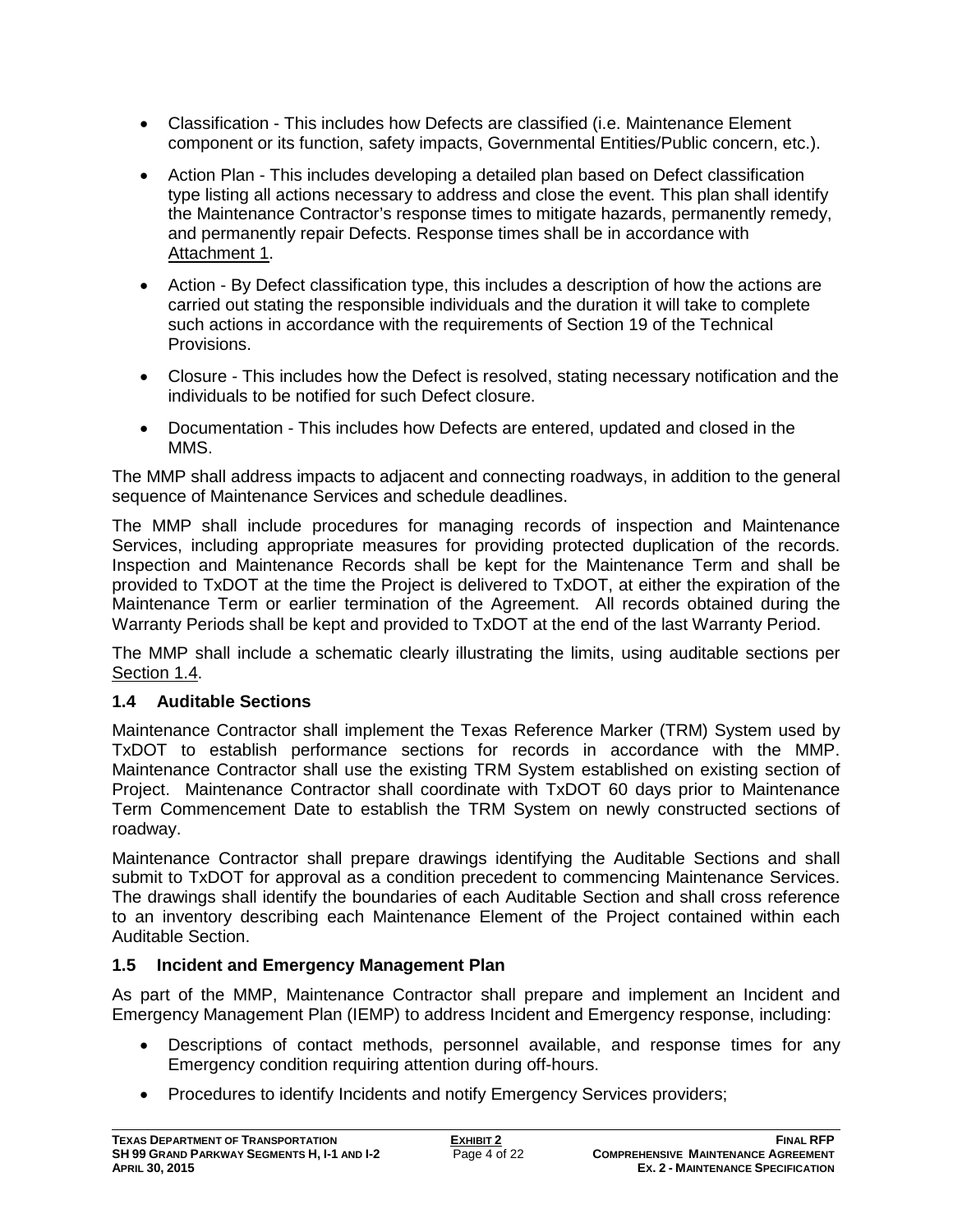- Procedures for establishing traffic control for Incident management activities in a timely manner;
- Procedures for removal of stalled, broken down, wrecked or otherwise incapacitated vehicles from the travel lane, including coordination with Emergency Services and towing services to clear the Incident and return lane availability within one hour of notification, at the User's expense;
- Procedures to institute all measures for cleanup of objects foreign to the roadway surface where lane availability cannot be restored within one hour of notification; and
- Procedures to identify and contain all hazardous material spills and appropriate disposal of such materials.

Where an Incident or Emergency has an effect on the operation of the Project, Maintenance Contractor shall clear obstructions and repair damage to the Project under the supervision of the relevant Emergency Services if necessary, such that the Project is returned to normal operating standards and safe conditions as quickly as possible.

Where liquid or soluble material spills are involved, Maintenance Contractor shall take all necessary measures to minimize pollution of watercourses or groundwater in accordance with the Hazardous Materials Management Plan.

Where structural damage to structures is suspected, Maintenance Contractor shall cause that a suitably qualified bridge engineer or specialist inspector is available to evaluate the structure and to advise on temporary repairs and shoring needed to provide safe clearance of the Incident or Emergency.

Where such an Incident or Emergency involves a personal injury, Maintenance Contractor shall not remove any vehicle or other item that may assist a potential investigation by Emergency Services until authorized to do so by such agency or agencies.

### **1.6 Snow and Ice Control Plan**

As part of the MMP, Maintenance Contractor shall prepare and implement a Snow and Ice Control Plan (SICP) that contains detailed operational procedures for performing snow and ice control work throughout the Maintenance Term. The SICP shall comply with all applicable Law, codes, and regulations governing the operation of equipment on public highways.

The SICP shall address the following:

- Weather Forecasting
- Advance preparation procedures
- Call-out procedures
- Response protocol
- Operational requirements
- Training
- Recordkeeping/Reporting
- Environmental management
- Anti-icing and de-icing chemical storage
- Anti-icing and de-icing materials, including salt and alternative substances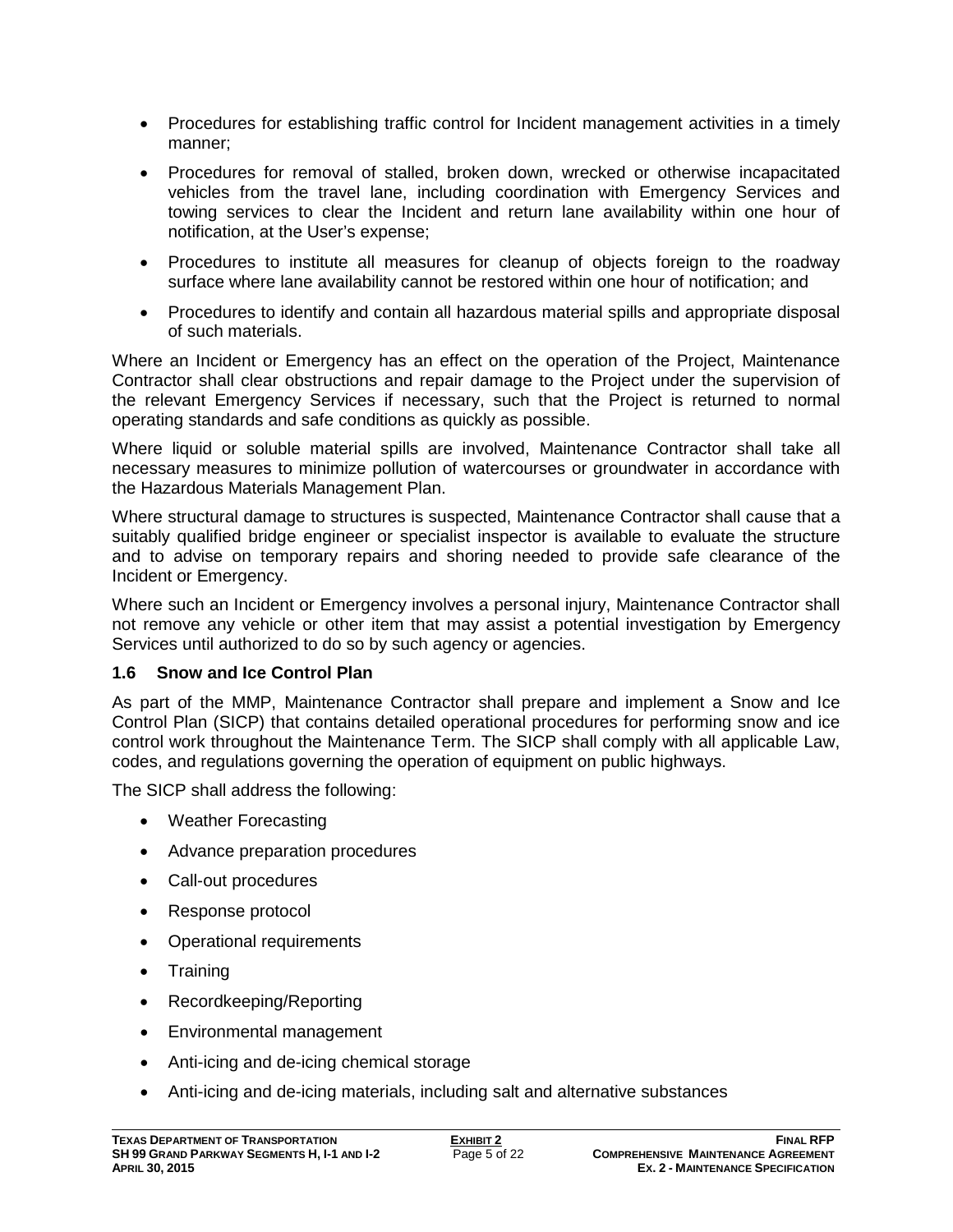• Equipment.

Maintenance Contractor shall annually update and submit the SICP to TxDOT for its review and approval, and shall incorporate any changes in strategy, equipment levels, etc., designed to rectify faults identified by Maintenance Contractor, and TxDOT in Maintenance Contractor's snow and ice removal operations during the preceding winter season.

# **1.7 Renewal Work**

The MMP shall include Maintenance Contractor's proposals for Renewal Work.

Within 60 days after the issuance of Maintenance NTP, as part of the MMP, the Maintenance Contractor shall submit the first Renewal Work Submittal to TxDOT for review and approval. The Renewal Work Submittal shall include the timing, scope, and nature of work that Maintenance Contractor proposes during each year. Maintenance Contractor shall set forth, by Maintenance Element:

- The estimated Useful Life:
- The description of the Renewal Work anticipated to be performed at the end of the Maintenance Element's Useful Life;
- A brief description of any Renewal Work anticipated to be performed before the end of the Maintenance Element's Useful Life including reasons why this work should be performed at the proposed time; and
- Renewal Work Schedule.

Maintenance Contractor shall develop a Renewal Work Schedule in accordance with the requirements set forth in Section 2 of the Technical Provisions for developing a Project Schedule.

Maintenance Contractor shall submit a hardcopy of the Renewal Work Schedule on full-size (11" x 17") color plot sheets, as well as an electronic version of the Renewal Work Schedule in its native format for each submittal of the Renewal Work Schedule along with a narrative.

Float shall not be considered as time for the exclusive use of or benefit of either TxDOT or the Maintenance Contractor but shall be considered as a jointly owned, expiring resource available to the Project and shall not be used to the financial detriment of either Party. Any method utilized to sequester Float calculations will be prohibited without prior approval of TxDOT. Any schedule, including the Renewal Work Schedule and all updates thereto, showing an early completion date shall show the time between the scheduled completion date and the applicable deadline as "Project Float."

Not later than 120 days before each anniversary of the Maintenance Term Commencement Date thereafter, Maintenance Contractor shall prepare and submit, for TxDOT's review and approval, either: (a) a revised Renewal Work Submittal for the upcoming year or (b) the thenexisting Renewal Work Submittal, accompanied by a written statement that Maintenance Contractor intends to continue in effect the then-existing Renewal Work Submittal without revision for the upcoming year (in either case, referred to as the "updated Renewal Work Submittal"). Maintenance Contractor shall make revisions as reasonably indicated by experience and then-existing conditions respecting the Project, changes in technology, changes in Maintenance Contractor's planned means and methods of performing the Renewal Work, and other relevant factors. The updated Renewal Work Submittal shall show the revisions, if any, to the prior Renewal Work Submittal and include an explanation of reasons for revisions. If no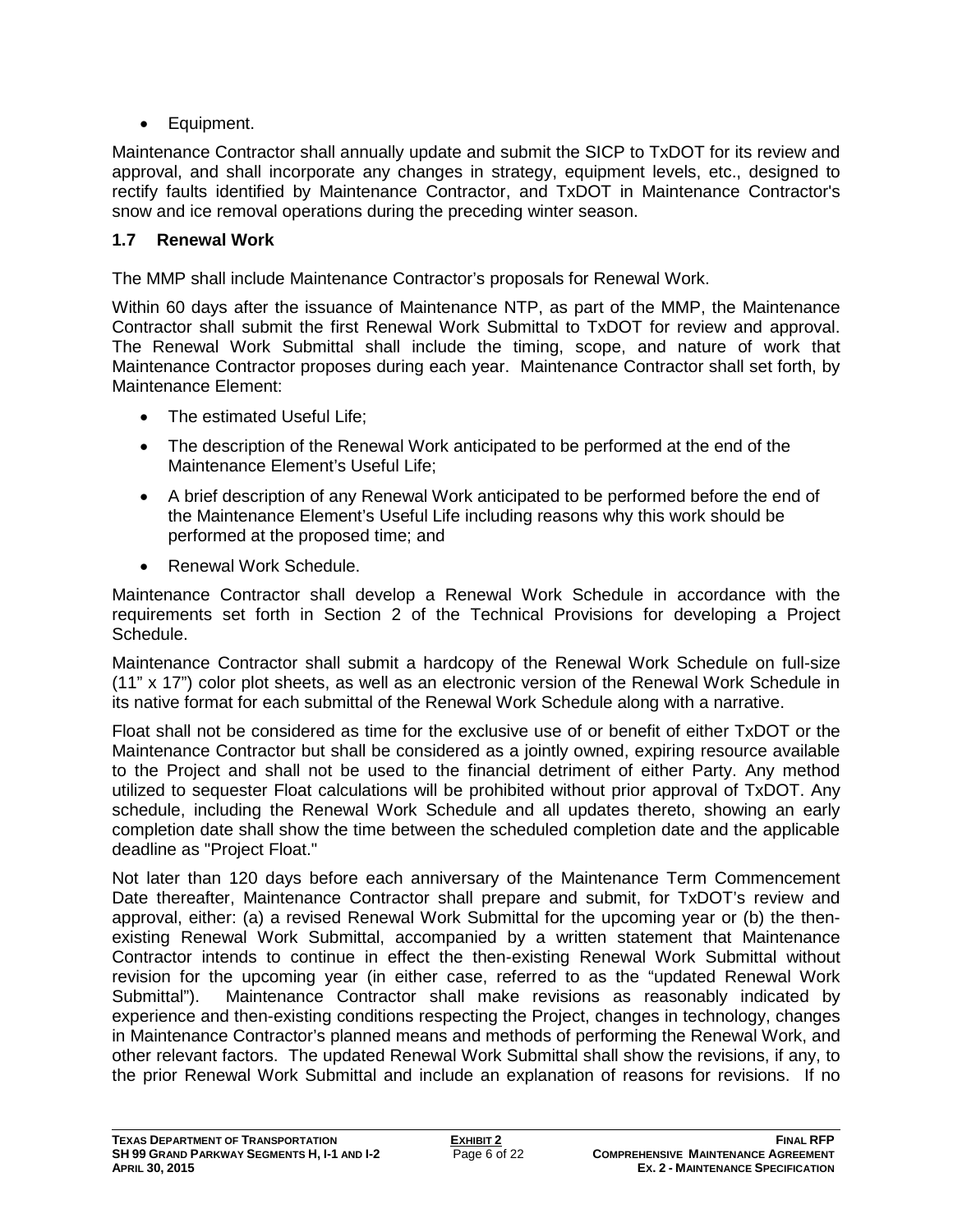revisions are proposed, Maintenance Contractor shall include an explanation for the lack of revisions.

TxDOT shall review the updated Renewal Work Submittal and meet with Maintenance Contractor within 30 Days after its submittal to discuss revisions and clarifications or to resolve any disagreements. Within 15 Days after such meeting, Maintenance Contractor shall resubmit the updated Renewal Work Submittal to TxDOT. TxDOT will either approve or disapprove the Renewal Work Submittal within 15 Days, with comments, objections, recommendations or disapprovals noted in writing. If TxDOT disapproves the Renewal Work Submittal, within ten days after receiving written notice of comments, objections, recommendations or disapprovals from TxDOT, Maintenance Contractor shall submit to TxDOT a revised initial or updated Renewal Work Submittal rectifying such matters and, for matters with which the Maintenance Contractor disagrees, a written notice setting forth those comments, objections, recommendations and disapprovals that Maintenance Contractor disputes, which notice shall give details of Maintenance Contractor's grounds for dispute. If Maintenance Contractor fails to give such notice within such time period, it shall be deemed to have accepted the comments, objections and recommendations and the initial or updated Renewal Work Submittal, as applicable, shall thereupon be deemed revised to incorporate the comments and recommendations and to rectify the objections or disapprovals. After timely delivery of any dispute notice by Maintenance Contractor, Maintenance Contractor and TxDOT shall endeavor in good faith to reach agreement as to the matters listed in the notice. If no agreement is reached as to any such matter within 30 days after Maintenance Contractor delivers its notice, either Party may refer the Dispute to the dispute resolution procedures set forth in this Comprehensive Maintenance Agreement.

All portions of the initial or updated Renewal Work Submittal that have been agreed to by the Parties shall govern. Until resolution of any portion of the initial or updated Renewal Work Submittal that is in Dispute, the treatment of that portion in the immediately preceding approved Renewal Work Submittal shall remain in effect and govern.

As part of the annual report described in Section 1.1 of this Exhibit 2, Maintenance Contractor shall deliver to TxDOT a written report of the Renewal Work performed in the immediately preceding year. The report shall describe: (a) by location, the Maintenance Element, as listed in the Renewal Work Submittal, and any other Project component for which Renewal Work was performed; (b) the type of Renewal Work performed; (c) each specific item replaced; (d) any warranty information associated with any replacement item; (e) the dates of commencement and completion of such Renewal Work; and (f) such other information as is reasonably requested by TxDOT.

# **1.8 Maintenance Management System**

Maintenance Contractor shall implement a computer based Maintenance Management System (MMS), compatible with TxDOT MMS, to record inventory, failures, repairs, maintenance activities, inspections performed and record of all Noncompliance Events.

The MMS shall include relevant Maintenance Element information including but not limited to, location to the nearest tenth mile, using the posted reference marker number, Geographic Information System (GIS) data and control number for bridge class structures, asset description, date of installation, type of failure, date-time of failure, date-time of response to the site and date-time returned to service, preventive maintenance work, scheduled work, work repair code, time of failure, to time of repair. The MMS shall be configured to report work by TxDOT "function code" shown in Attachment 7, Maintenance Element, reference marker, and unit of measurement, as the same described in the MMS User Manual, to categorize the Maintenance Services performed by the Maintenance Contractor.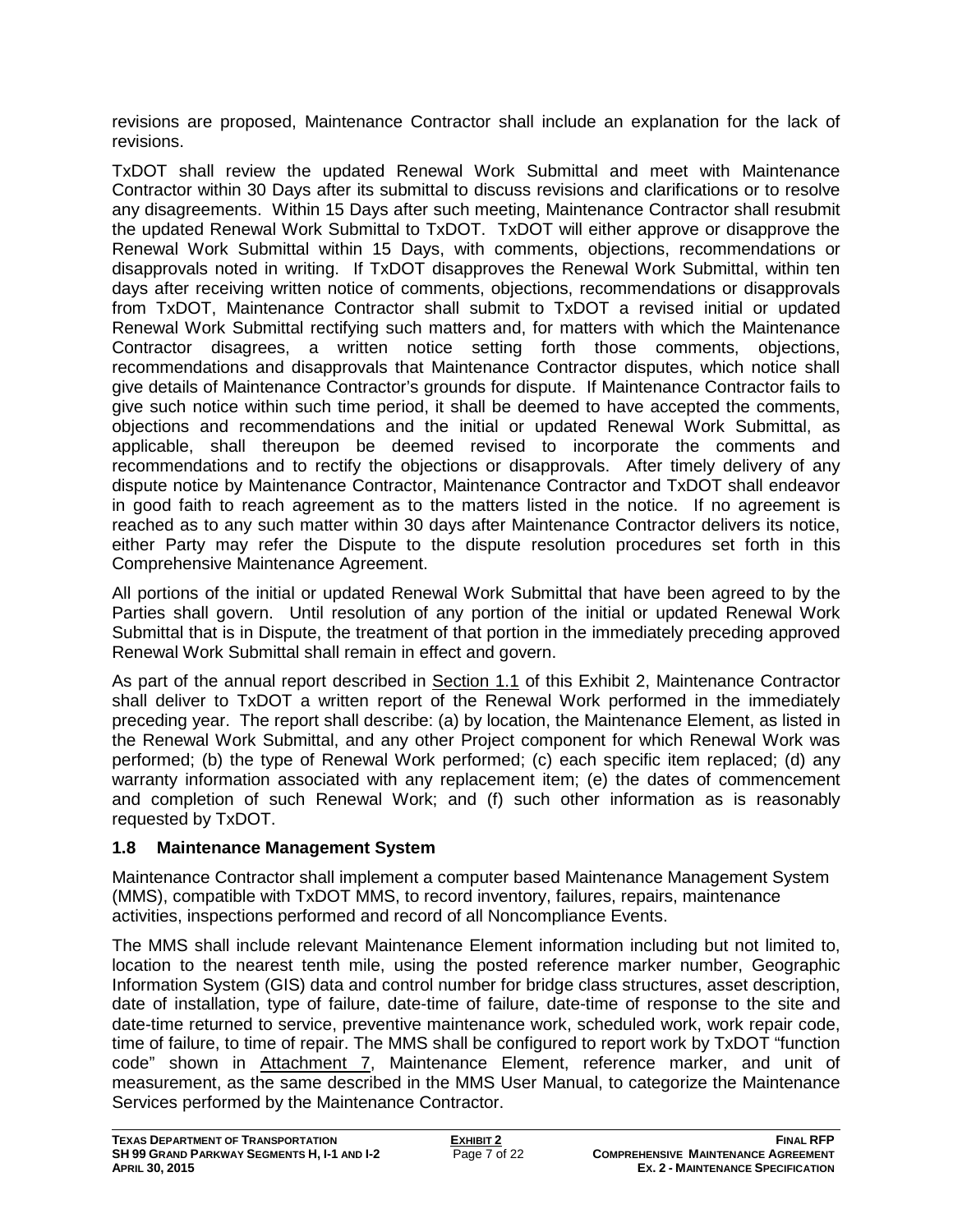The MMS system shall be able to record all complaints/service requests and Maintenance Contractor shall report weekly to TxDOT, on a format approved by TxDOT, information on any complaints or service requests received by the Maintenance Contractor. This information will include the following:

- The date and time of the complaint;
- The location and nature of the problem:
- Injuries and police involvement, including agency, name and badge number;
- Who made the complaint; and
- Date and action taken to address the complaint.

The MMS system shall be able to record all accidents/Incidents. The Maintenance Contractor shall report in writing to TxDOT, no later than the 15th of each calendar month on a format approved by the TxDOT, information from the previous month on any accident or Incident related to Maintenance Services being performed by Maintenance Contractor or within a work zone, including:

- accidents involving Maintenance Contractor or any Subcontractor personnel, equipment, barricades or tools;
- traffic accidents within the limits or in the vicinity of any Maintenance Services being performed by Maintenance Contractor or any Subcontractors;
- Releases of Hazardous Materials;
- any accident involving Maintenance Contractor or the traveling public that causes damage to any Project appurtenance, structure, improvement or fixture.
- with respect to any accident/Incident, the information provided shall include as a minimum:
	- o The date and time of the accident/Incident;
	- o The location of the problem;
	- o The nature of the problem;
	- o All parties involved in the Incident, including names, addresses, telephone numbers and their involvement (including witnesses);
	- o Responsible party and insurance information;
	- o Action taken to address the Incident; and
	- o Documentation of traffic control in place at location.

When a Maintenance Element is constructed, installed, maintained, inspected, modified, replaced or removed, Maintenance Contractor shall update the MMS within three days of completion of such work. Defects shall be recorded on the MMS within 3 days of coming to the attention of Maintenance Contractor. All other recording requirements shall be recorded on the MMS within 15 days of completion or occurrence of the relevant activity.

The MMS shall be fully populated and operational prior to the commencement of Maintenance Services and kept updated and operational for the duration of the Maintenance Term. Maintenance Contractor shall provide equipment, facilities and training necessary to permit remote, real-time, dedicated high-speed access to the MMS, via one terminal each, for TxDOT. Maintenance Contractor shall handover the MMS and everything required for its operation to TxDOT, or other entity as directed by TxDOT, upon expiration or earlier termination of the Comprehensive Maintenance Agreement.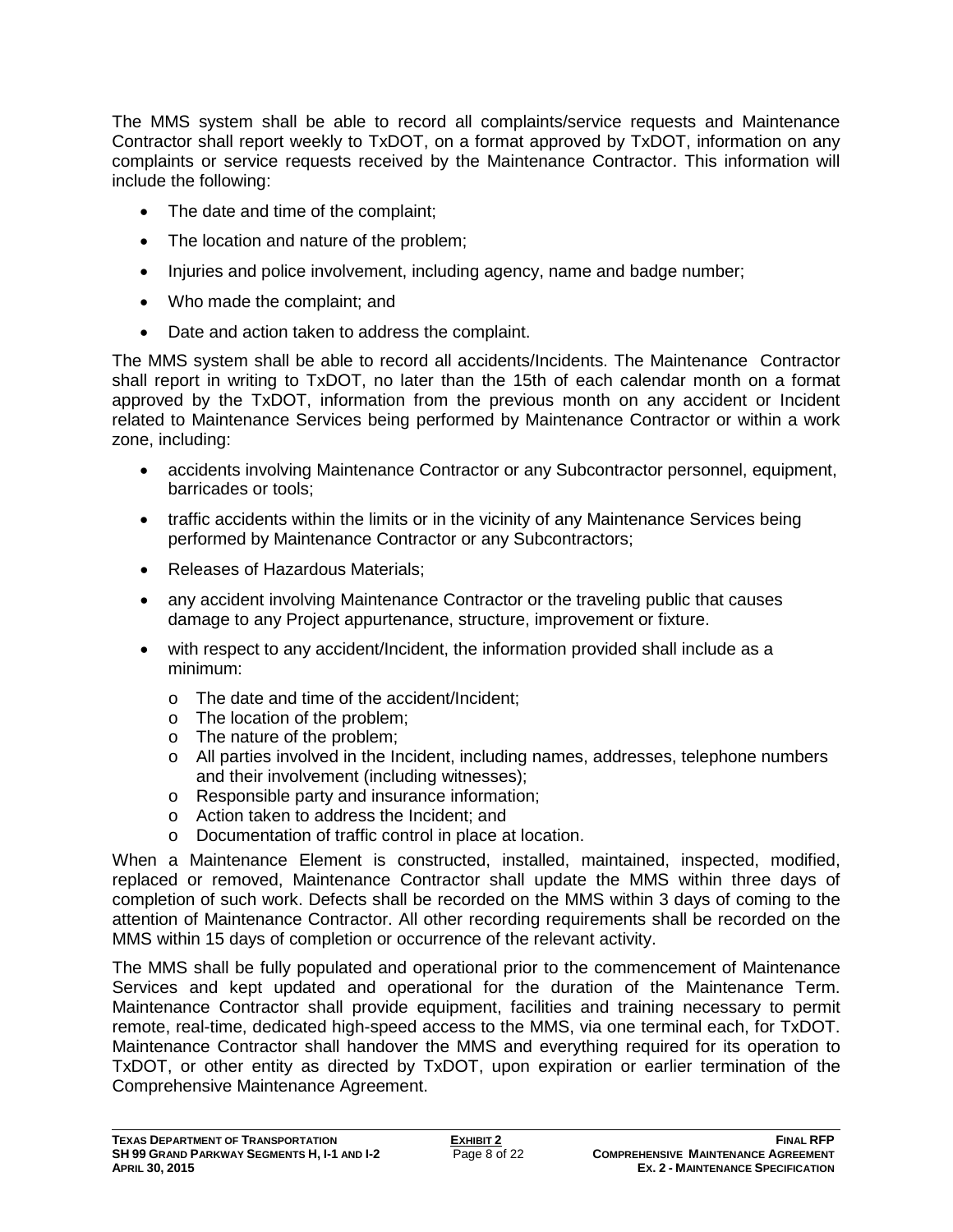## **1.9 Maintenance Services Quality Management Plan**

Within 60 days after issuance of Maintenance NTP, Maintenance Contractor shall prepare and submit a Maintenance Services Quality Management Plan ("MSQMP").

Maintenance Contractor shall incorporate quality processes as part of its Quality Management Plan including planned and systematic activities undertaken by a party independent of the construction or maintenance process.

TxDOT shall review the MSQMP and meet with Maintenance Contractor within 30 Days after its submittal to discuss revisions and clarifications or to attempt to resolve any disagreements. Within 15 days after such meeting, Maintenance Contractor shall resubmit the final MSQMP to TxDOT. TxDOT will either approve or disapprove the MSQMP within 15 days, with objections or corrections noted in writing. If TxDOT disapproves the MSQMP, Maintenance Contractor shall resubmit the MSQMP within ten days to the satisfaction of TxDOT in order to resolve TxDOT's issues and concerns. The foregoing process shall continue until TxDOT has approved the MSQMP.

The MSQMP shall capture all Maintenance Services performed by Maintenance Contractor and its Subcontractors and shall contain detailed procedures for the Maintenance Contractor's quality control activities, including a complete description of the quality policies and objectives that Maintenance Contractor shall implement throughout its organization. The policies shall demonstrate Maintenance Contractor senior management's commitment to implement and continually improve the maintenance quality system.

The MSQMP shall contain detailed descriptions of the inspection and test plans, including the timing and frequency of testing, as well as detailed systems and procedures for the following:

- Control of quality records
- Management reviews
- Resource allocation
- Measurement of customer satisfaction
- Control of nonconforming products and services
- Internal audits

Maintenance Contractor shall update the MSQMP as needed to ensure current versions of the following information are contained in said plan:

- The organizational chart that identifies all quality management personnel, their roles, authorities and line reporting relationships;
- Descriptions of the roles and responsibilities of all quality management personnel and those who have the authority to stop activities;
- Identification of testing agencies, including information on each agency's capability to provide the specific services required for the activities, certifications held, equipment, and location of laboratories; and
- Resumes for all quality management personnel.

Maintenance Contractor shall revise its MSQMP when its own quality management organization detects a repeating or fundamental non-conformance in the work performed or in the manner the Maintenance Services are inspected or tested, or when TxDOT advises the Maintenance Contractor of such a problem.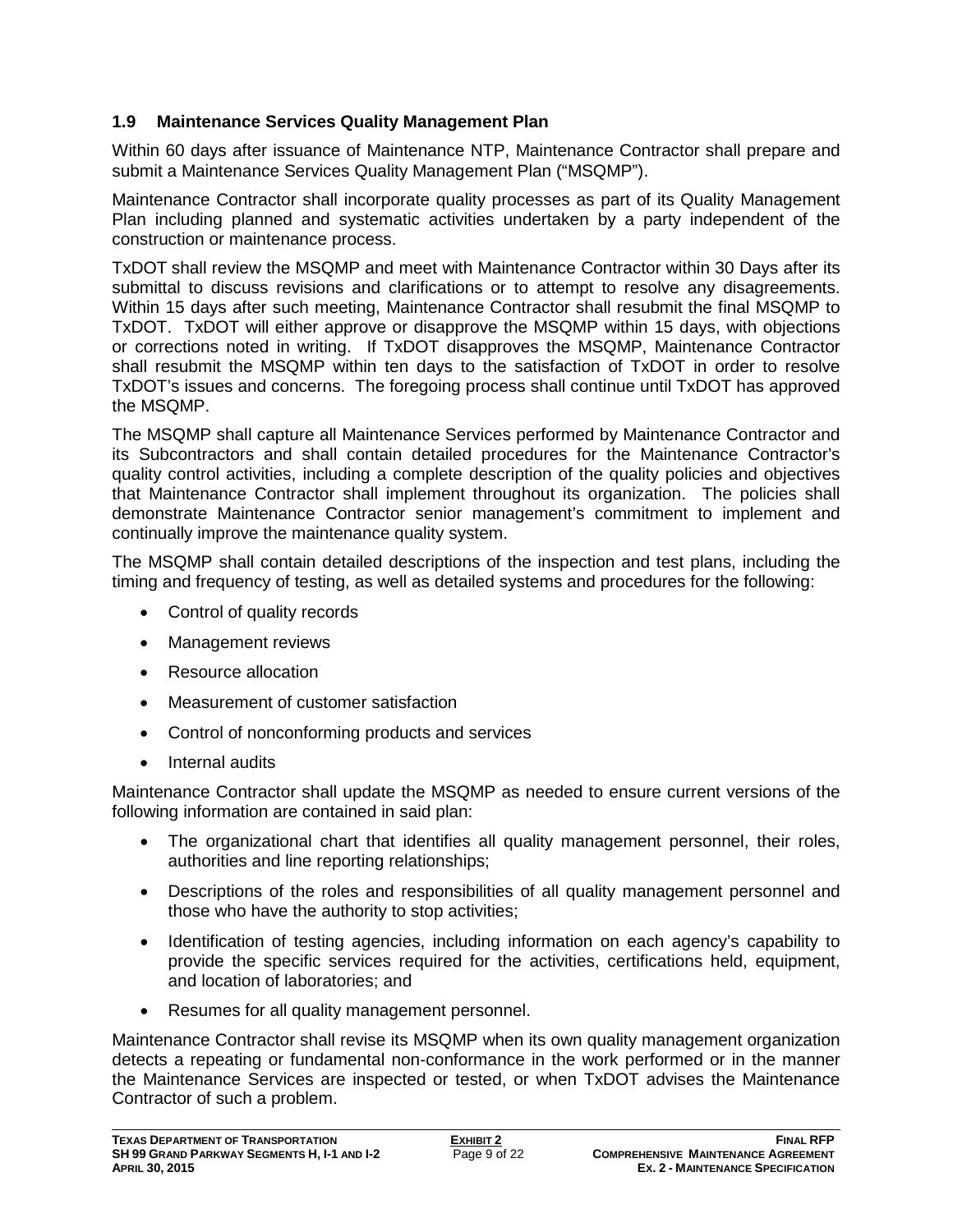The MSQMP shall be consistent with current versions of ISO standards relating to quality and audit as updated by the International Standards Organization. Maintenance Contractor may elect to obtain formal ISO quality certification, but will not be required to do so.

Quality terminology, unless defined or modified elsewhere in the COMA Documents, shall have the meaning defined in ISO 9001. Terms used in ISO 9001 shall have the meanings defined below:

- Organization the Maintenance Contractor's organization, including any Affiliates and **Subcontractors**
- Customers the Users of the roadways, TxDOT, Customer Groups, and key stakeholders that have an adjacent property interest or connecting roadway
- Suppliers Contractors
- Product Maintenance Services
- Quality control the part of quality management focused on fulfilling quality requirements
- Quality Management Plan the MSQMP

Maintenance Contractor shall make all quality records available to TxDOT for review upon TxDOT's request and shall submit to TxDOT the results of all internal audits within seven Days of their completion.

Maintenance Quality Manager shall be responsible to see that the methods and procedures contained in approved MSQMP are implemented and followed by Maintenance Contractor and Subcontractors in the performance of the Maintenance Services. Maintenance Quality Manager shall be a Registered Professional Engineer.

# **1.10 Maintenance Safety Plan**

As part of the MMP, Maintenance Contractor shall prepare and submit a comprehensive safety plan ("Maintenance Safety Plan") that is consistent with and expands upon the preliminary Safety and Health Plan submitted with the Proposal. The Maintenance Safety Plan shall fully describe the Maintenance Contractor's policies, plans, training programs, and work site controls to ensure the health and safety of personnel involved in the Project and the general public affected by the Project during the Maintenance Term.

Maintenance Contractor's Maintenance Safety Plan shall address procedures for immediately notifying TxDOT of all Incidents arising out of or in connection with the performance of the Maintenance Services, whether on or adjacent to the Project.

A Maintenance Safety Manager shall be assigned to the Project. The Maintenance Safety Manager shall be responsible for carrying out the Maintenance Safety Plan and all safetyrelated activities, including training and enforcement of safety operations. The Maintenance Safety Manager shall have the authority to stop all work on the Project. Upon TxDOT's approval, this position can be fulfilled by another employee of the Maintenance Contractor if the employee can meet all qualification requirements and can be available on site to the extent needed to perform the level of oversight deemed necessary for the work being performed. Requirements include:

- Roadway construction and safety enforcement experience;
- Ten (10) years of progressive safety management experience, five years of which must be safety management experience on similar operations and maintenance projects;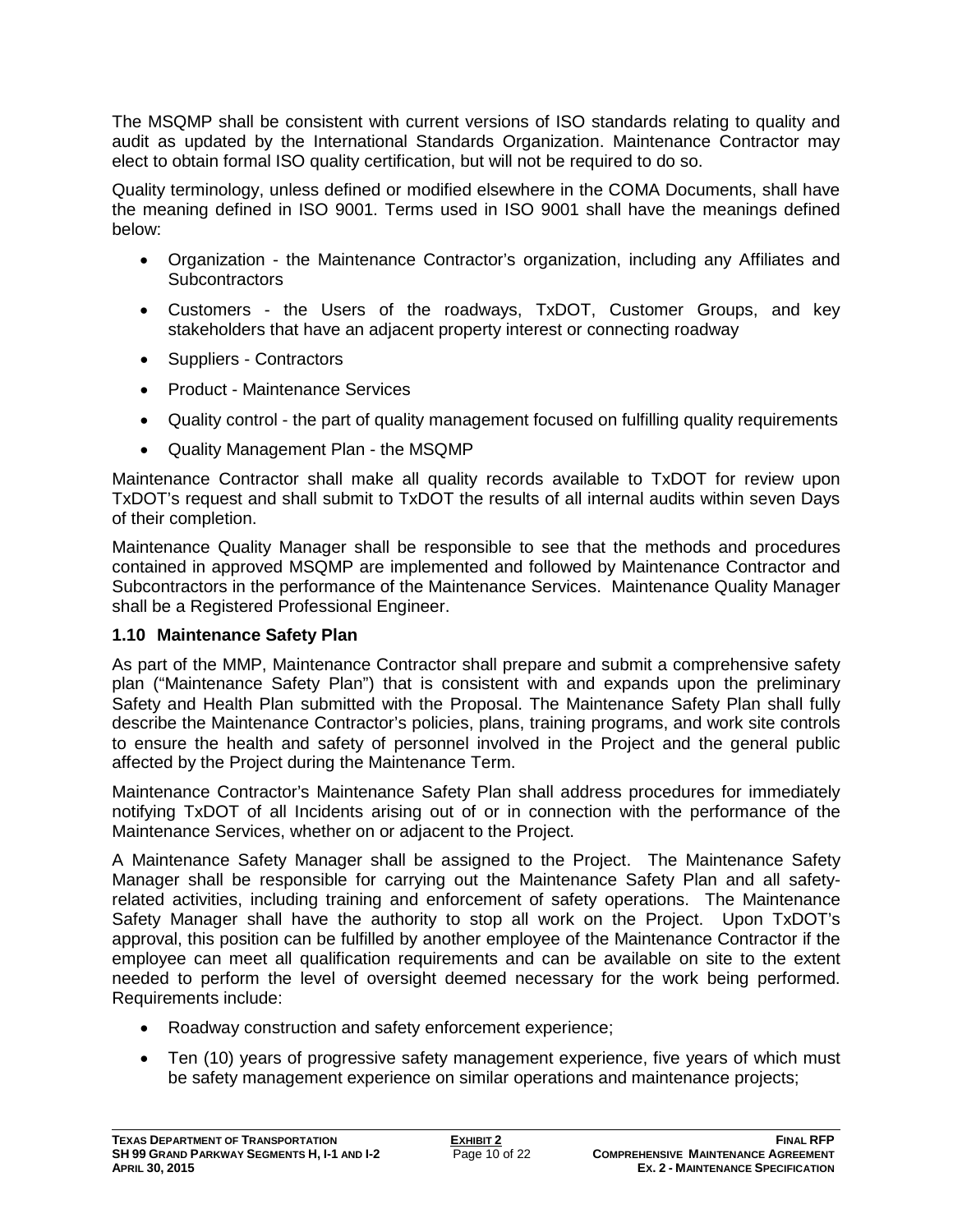- Designation, at or before the Effective Date, as a Construction Health and Safety Technician® (CHST) by the Board of Certified Safety Professionals (BCSP), or designation as a Certified Safety & Health Official (CSHO), either of which may be substituted for two years of safety management experience;
- Completion of the OSHA #500 course Trainer Course in OSHA Standards for Construction;
- Training and current certification for CPR and first aid; and
- Completion of the following training sponsored by an accredited agency:
	- o Work zone traffic control; and
	- o Flaggers in work zones.

## **1.11 Management of Communications between Maintenance Contractor and TxDOT**

As part of the MMP, Maintenance Contractor shall prepare and submit a comprehensive communications plan ("Maintenance Communications Plan") that is consistent with and expands upon the preliminary communications plan submitted with the Proposal.

The Maintenance Communications Plan shall describe the processes and procedures for communication of Project information between the Maintenance Contractor's organization and TxDOT and shall describe how the Maintenance Contractor's organization will respond to unexpected requests for information, communicate changes or revisions to necessary Maintenance Contractor personnel, and notify TxDOT before and after changes are made to the COMA Documents.

Maintenance Contractor shall maintain and update the Maintenance Communications Plan as the Maintenance Term progresses.

### **1.12 Maintenance Transition Plan**

At 60 days prior to the end of this COMA, or upon earlier termination, Maintenance Contractor shall submit a comprehensive transition plan ("Maintenance Transition Plan") to TxDOT which includes the following items:

- Maintenance Transition punch list
- List and status of equipment Warranties
- Vendors' test reports
- Maintenance Contractor's test reports
- As-built drawings for Renewal Work
- Maintenance Records (including NBIS records)
- Copies of Warranty and service contracts
- List of spare parts purchased as part of the Maintenance Services

Maintenance Contractor shall coordinate the identification of Maintenance Transition punch list items required to be completed by Maintenance Contractor prior to maintenance transfer. Maintenance Transition punch list shall include (a) estimated completion dates, (b) responsible Party(s), and (c) items that must be completed prior to maintenance transfer. Maintenance Contractor shall be responsible to prepare (in conjunction with TxDOT), administer and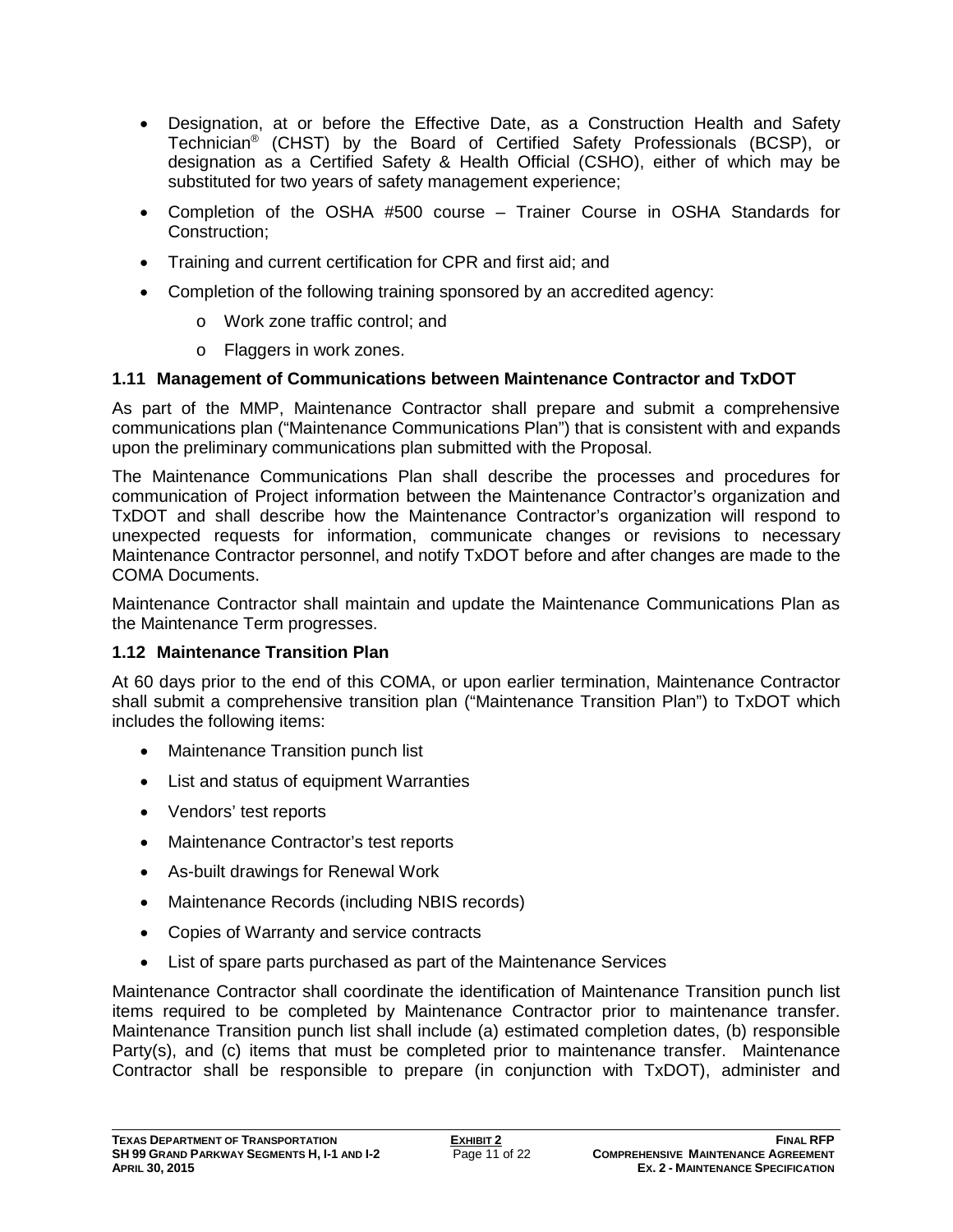complete all items on the Maintenance Transition punch list to the satisfaction of TxDOT prior to the transfer of maintenance responsibilities to TxDOT.

The Maintenance Contractor shall coordinate with TxDOT to achieve a smooth transition of Maintenance Services to TxDOT.

### **1.13 Maintenance Document Management Plan**

As part of the MMP, Maintenance Contractor shall establish and maintain an electronic document control system ("Maintenance Document Management Plan") to store, catalog, and retrieve all Project-related documents in a format compatible with Texas Reference Marker System used by TxDOT. Unless otherwise directed by TxDOT, record retention shall comply with the requirements of the Texas State Records Retention Schedule.

## **1.14 Maintenance Services Deliverables Schedule**

Maintenance Contractor recognizes the importance of the schedules for defining the time-frame for the maintenance of the Project and the achievement of the milestones, monitoring the progress of Maintenance Services and denoting changes that occur. As part of the MMP and periodically thereafter as required under the COMA Documents, Maintenance Contractor shall prepare a schedule for such tasks ("Maintenance Services Deliverables Schedule") and shall submit it to TxDOT for review and approval.

The Maintenance Services Deliverables Schedule shall include all Maintenance Services and major activities required under the COMA Documents, in sufficient detail to monitor and evaluate progress during the Maintenance Term including maintenance and interfaces with other projects, third parties and Governmental Entities.

For each activity, Maintenance Contractor shall indicate the duration (in Days) required to perform the activity and the anticipated beginning and completion date of each activity. In addition, the Maintenance Services Deliverables Schedule shall indicate the sequence of performing each activity and the logical dependencies and inter-relationships among the activities.

Maintenance Contractor shall assign the WBS structure consistently and uniformly among all similar activity types in the Maintenance Services Deliverables Schedule and shall develop the WBS with clearly identifiable linkage to the Schedule Activities.

The Maintenance Services Deliverables Schedule shall include a listing of all submittals as called out in the COMA Documents. Submittal activity durations shall include specific durations for TxDOT review and/or approval of the Maintenance Contractor's submittals as called out elsewhere in the COMA Documents.

With the exception of activities relating to Environmental Approvals by Governmental Entities, each activity depicting the Maintenance Contractor's maintenance operations shall have duration of not more than 20 Days, and not less than one Day, except as otherwise approved by TxDOT.

Maintenance Contractor shall update the approved Maintenance Services Deliverables Schedule to reflect the current status of the Project, including approved Change Orders or provide a notification of no change to the current schedule, on at least a monthly basis. Each Maintenance Services Deliverables Schedule update shall accurately reflect all activities as of the Effective Date of the updated schedule and shall include a schedule narrative report which describes the status of the Maintenance Services in detail.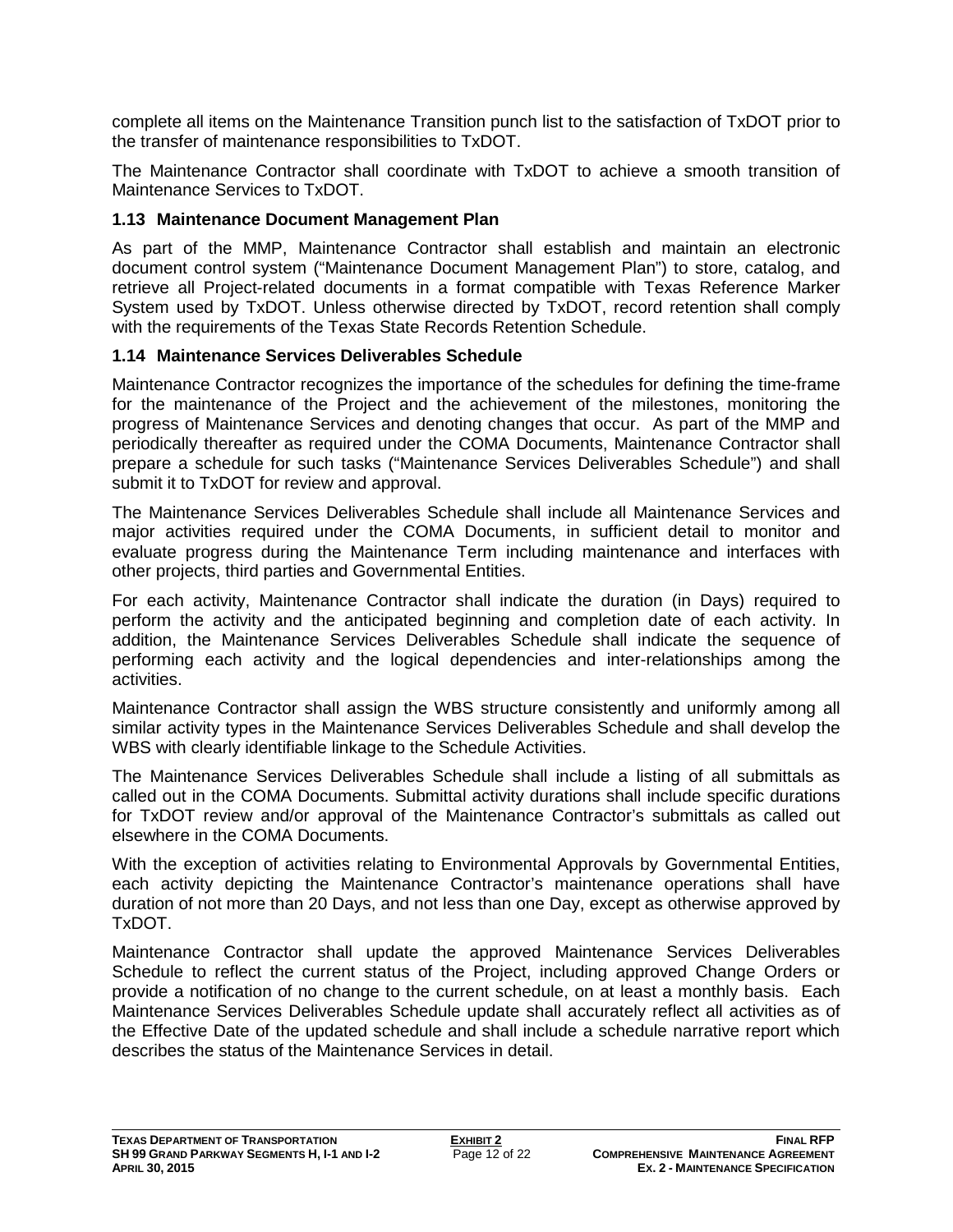Maintenance Contractor shall submit a hardcopy of the Maintenance Services Deliverables Schedule on full-size (11" x 17") color plot sheets, as well as an electronic version of the schedule in its native format for each submittal of the schedule along with a narrative.

# **1.15 Inspections**

Maintenance Contractor shall establish inspection procedures and a plan to implement a program of inspections of the Project to be included within the Maintenance Services Work Deliverables Schedule that:

- verifies the continuing safety of the Project for Users;
- prioritizes Category 1 Defects;
- ensures that all Category 1 Defects are identified and repaired such that the hazard to Users is mitigated within the period given in the column entitled "Category 1 Hazard Mitigation" in Attachment 1 to this Maintenance Specification;
- ensures that all Category 1 Defects are identified and permanently remedied within the period given in the column entitled "Category 1 Permanent Remedy" in Attachment 1 to this Maintenance Specification;
- identifies Category 2 Defects to be included for repair either within Maintenance Contractor's annually recurring highway maintenance and repair program or as Renewal Work;
- ensures that all Category 2 Defects are identified and permanently repaired within the period given in the column entitled "Category 2 Permanent Repair" in Attachment 1 to this Maintenance Specification;
- is responsive to reports or complaints received from Customer Groups;
- takes account of Incidents and Emergencies affecting the Project;
- monitors the effects of extreme weather conditions; and
- collates data to monitor performance of the Project and to establish priorities for future maintenance operations and Renewal Work.

Maintenance Contractor shall ensure that personnel performing inspections of road pavements and structures are certified as inspectors and/or raters in accordance with TxDOT's PMIS program or applicable certifying agency for the type of inspection being performed. Inspections, reviews, and testing performed in respect of Maintenance Services shall only be performed by personnel with appropriate training and qualifications, using appropriate equipment that is accurately calibrated and maintained in good operating condition at an AMRL (AASHTO R18, "Establishing and Implementing a Quality System for Construction Materials Testing Laboratories") accredited facility, or at a facility with comparable certification (e.g. ISO 17025, "General requirements for the competence of testing and Calibration laboratories".)

The periods stated in Attachment 1 to this Maintenance Specification under the headings of Category 1 Defects and Category 2 Defects shall be deemed to start upon the earlier of: (i) the date and time Maintenance Contractor first obtained knowledge of the Defect; and (ii) the date and time Maintenance Contractor first reasonably should have known of the Defect. For this purpose Maintenance Contractor shall be deemed to first obtain knowledge of the Defect not later than the date and time of delivery of the initial notice to Maintenance Contractor. Maintenance Contractor shall investigate reports and complaints on the condition of the Project received from all sources. Maintenance Contractor shall record such reports and complaints as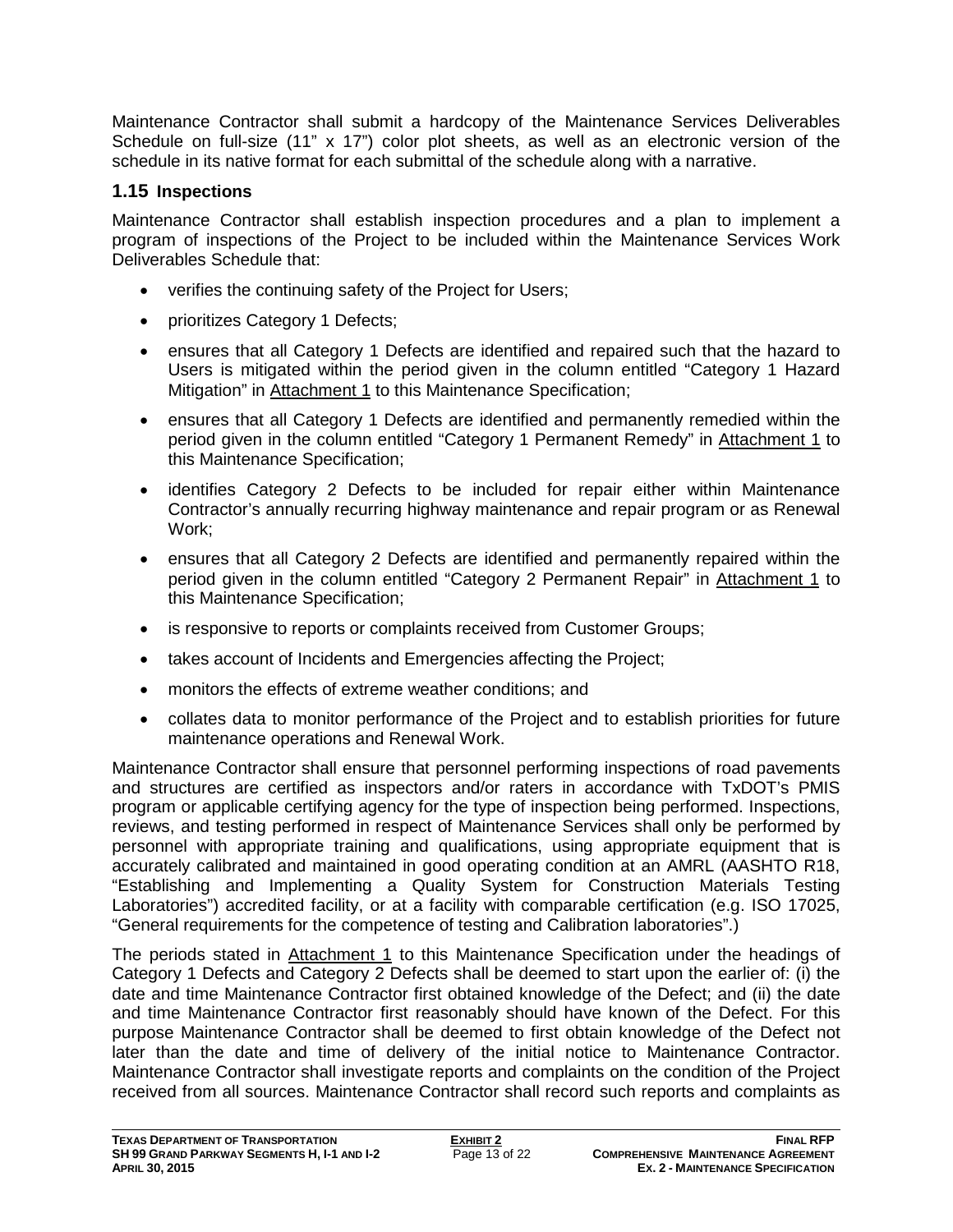Maintenance Records together with details of all relevant inspections and actions taken in respect of Defects, including temporary protective measures and repairs.

In performing inspections to identify Category 1 and Category 2 Defects, Maintenance Contractor shall, for any Maintenance Element, conform at a minimum to the inspection standards set forth for that Maintenance Element in the column entitled "Inspection and Measurement Method" on Attachment 1 to this Maintenance Specification.

Maintenance Contractor shall perform General Inspections in accordance with the MMP so that the repairs of all Defects are included in planned programs of work.

Maintenance Contractor shall record details of the manner of inspection (e.g. center Lane Closure or shoulder), the weather conditions and any other unusual features of the inspection, on Maintenance Records in respect of General Inspections.

Maintenance Contractor shall undertake Specialist Inspections for Maintenance Elements listed in Table 1 and shall include the inspection results as Maintenance Records.

| <b>Maintenance Element</b>       | <b>Specialist Inspection</b>                                                                                                                                                                                        |
|----------------------------------|---------------------------------------------------------------------------------------------------------------------------------------------------------------------------------------------------------------------|
| All Maintenance Elements in      | Annual survey of pavement condition for the entire                                                                                                                                                                  |
| Element Category 'Roadway'       | Project, including main lanes, ramps, and frontage roads,                                                                                                                                                           |
| in Attachment 1 to this          | undertaken using automated condition survey equipment                                                                                                                                                               |
| <b>Maintenance Specification</b> | to measure all necessary criteria including: ruts, skid<br>resistance and ride quality according to the inspection and<br>measurement methods set forth in Attachment 1 to this<br><b>Maintenance Specification</b> |
| All Maintenance Elements in      | Inspections and load rating calculations at the frequency                                                                                                                                                           |
| <b>Element Category</b>          | specified in the COMA Documents. In addition, NBIS                                                                                                                                                                  |
| 'Structures' in Attachment 1     | inspections as per FHWA regulations and at the frequency                                                                                                                                                            |
| to this Maintenance              | specified in FHWA regulations.                                                                                                                                                                                      |
| Specification                    |                                                                                                                                                                                                                     |

Table 1 – Specialist Inspections

Maintenance Contractor shall submit to TxDOT non-conformance reports within seven Days of issuance and shall notify TxDOT of Nonconforming Work within two Days of discovering the Nonconforming Work. TxDOT will issue a non-conformance report if TxDOT discovers any Nonconforming Work.

### **1.16 Maintenance Contractor Audit Inspections**

Maintenance Contractor shall undertake Audit Inspections of TxDOT's randomly selected Auditable Sections for audit purposes at least once quarterly. The Audit Inspections shall be designed such that over a period of one year the sample sections are statistically valid for 100% of the assets. Maintenance Contractor shall assess the condition of each Maintenance Element using the inspection and measurement method set forth in the column entitled "Inspection and Measurement Method" in Attachment 1 to this Maintenance Specification.

Maintenance Contractor shall create a new Maintenance Record for each Maintenance Element physically inspected in accordance with the column entitled "Measurement Record" on Attachment 1 to this Maintenance Specification. Audit Inspections shall be undertaken to a schedule agreed with TxDOT on Auditable Sections randomly selected by TxDOT. TxDOT shall be given the opportunity by seven days' notice, to accompany Maintenance Contractor when it undertakes the physical inspections associated with the Audit Inspections.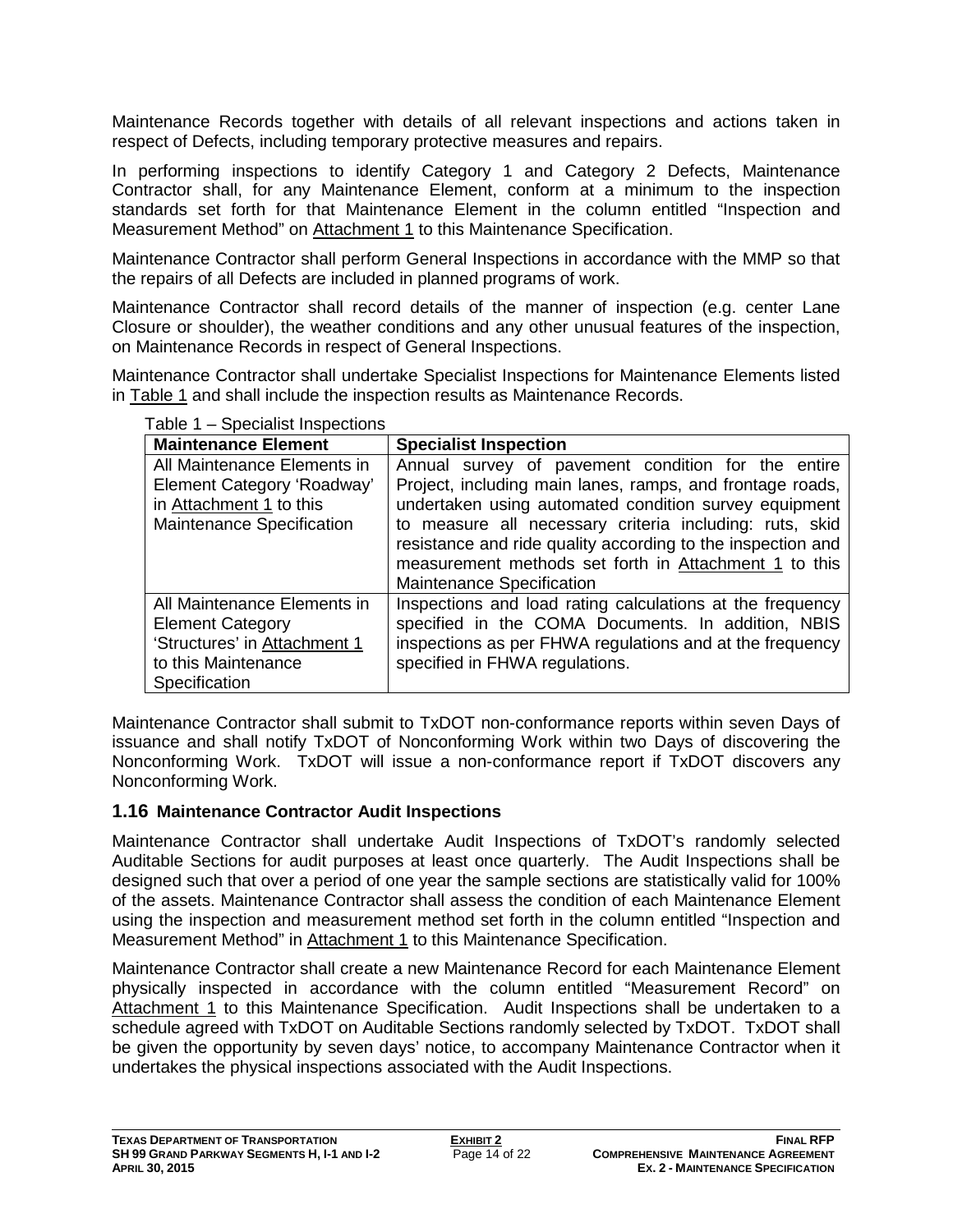## **1.17 Asset Condition Score by Maintenance Contractor**

Within ten days of the quarterly Audit Inspections, Maintenance Contractor shall assess its achievement of the Performance Requirements by self-scoring against the Targets set forth in Attachment 1 to this Maintenance Specification.

Maintenance Contractor shall report quarterly to TxDOT a mean Asset Condition Score for each Element Category, to include all of the Auditable Sections inspected in the most recent Audit Inspection. Maintenance Contractor shall also report quarterly to TxDOT an Asset Condition Score for each element in all of the Auditable Sections inspected in the most recent Audit Inspection. Maintenance Contractor shall assess mean Asset Condition Scores and Asset Condition Scores according to the measurement criteria set forth in Table 2.

| <b>Score</b>   | <b>Criteria</b>                                                                                                                                                                                                                                                                                                                                                                                                                          |
|----------------|------------------------------------------------------------------------------------------------------------------------------------------------------------------------------------------------------------------------------------------------------------------------------------------------------------------------------------------------------------------------------------------------------------------------------------------|
| 5              | Targets for individual Maintenance Elements are almost entirely met<br>(90% to 100% compliance with the relevant Targets for each<br>Maintenance Element within each Auditable Section), and<br>Is fully functional and in nearly new condition, meeting or exceeding<br>Performance Requirement.                                                                                                                                        |
| 4              | Targets for individual Maintenance Elements are substantially met<br>(less than 90% compliance and 80% or greater compliance with the<br>relevant Targets for each Maintenance Element within each Auditable<br>Section), and<br>functional<br>in good condition,<br>Performance<br>ls.<br>and<br>meeting<br>Requirement.                                                                                                                |
| 3              | Targets for individual Maintenance Elements are mostly met (less than<br>80% compliance and 70% or greater compliance with the relevant<br>Targets for each Maintenance Element within each Auditable Section),<br>and<br>Is in fair condition, but suggesting need for early replacement, renewal<br>or repair of individual Maintenance Element and/or maintenance or<br>operation improvement action to meet Performance Requirement. |
| $\overline{2}$ | Targets for individual Maintenance Elements are barely met (less than<br>70% compliance and 60% or greater compliance with the relevant<br>Targets for each Maintenance Element within each Auditable Section),<br>or<br>In poor condition demonstrating need for immediate replacement,<br>renewal or repair of individual Maintenance Element and/or immediate<br>change to MMP.                                                       |
| 1              | Targets for individual Maintenance Elements are not met (less than<br>$\bullet$<br>60% compliance with the relevant Targets for each Maintenance<br>Element within each Auditable Section), or<br>In very poor condition demonstrating need for immediate replacement,<br>$\bullet$<br>renewal or repair of individual Maintenance Element and/or immediate<br>change to MMP.                                                            |

Table 2 – Asset Condition Score Criteria for Maintenance Element Categories (Reported quarterly for all inspected Auditable Sections)

Notes to Table 2:

1. The calculation of Asset Condition Score for a Maintenance Element within a Maintenance Element Category is demonstrated by the following example: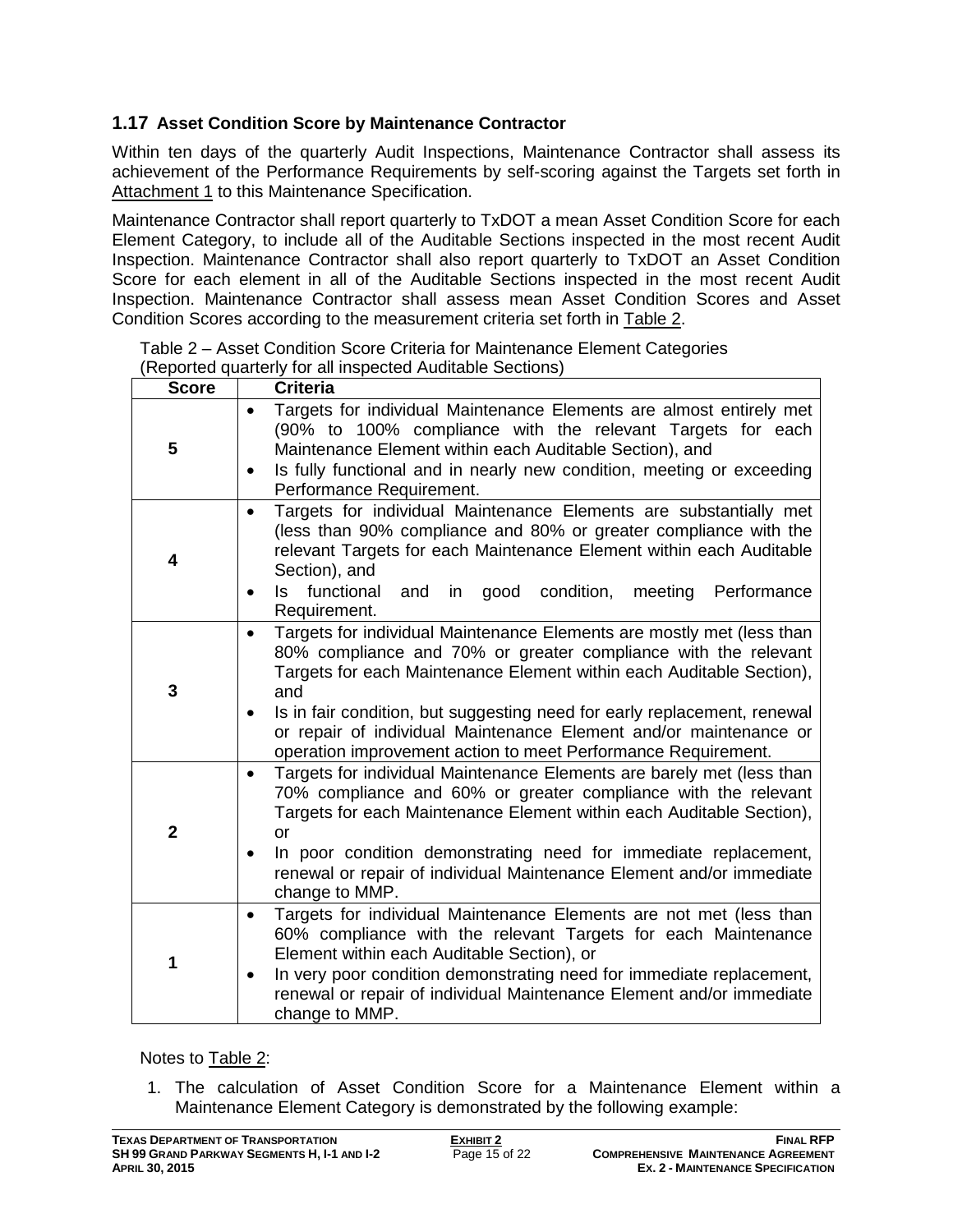Assume there are 520 Auditable Sections, of these 5%, or 26 are audited each quarter. There are five Targets to be assessed for Maintenance Element "pavement markings." There are therefore,  $5 \times 26 = 130$  measurement records for pavement markings. If 125 of these measurement records meet the Target, there would be 96% compliance and an Asset Condition Score of five assigned for that Maintenance Element.

- 2. An Asset Condition Score of less than 3 for any Maintenance Element is deemed a Noncompliance Event.
- 3. A mean Asset Condition Score across Maintenance Elements in any Maintenance Element Category shall be calculated to 1 decimal point and also recorded. A mean Asset Condition Score across Maintenance Elements of less than 3.5 (for any Maintenance Element Category) is deemed a Noncompliance Event.
- 4. "Mean" in this context shall be the arithmetic mean.
- 5. Where a measurement record relates to a service measured over time or a Maintenance Element that is not represented in more than 25% of Auditable Sections then the Asset Condition Score will be based on the total service and not a 5% random sample. This applies to the performance measurement of Maintenance Element Categories: Structures, Traffic Signals, Snow and Ice Control, Incident Response, Customer Response or other Maintenance Element Categories meeting the above criteria identified following establishment of the Auditable Sections.
- 6. Maintenance Contractor acknowledges that Asset Condition Score is a mechanism to benchmark the performance of the Project against the performance of other similar facilities and that TxDOT may, during the Maintenance Term, alter the Asset Condition Score criteria to reflect Good Industry Practice.
- 7. Where Defects are recorded for a Maintenance Element within an Auditable Section, these Defects shall be deemed to meet Performance Requirements for the purpose of the Asset Condition Score and will be removed from the sample and not scored, if both of the following conditions are met:
	- a. Maintenance Contractor can document that the Defect was observed and recorded prior to the Maintenance Contractor's Audit Inspection, and
	- b. all hazard mitigation has been performed and all permanent remedy and permanent repair activities are ongoing and within the allowable cure times for the specified Response to Defects in Attachment 1.

Where specific measurement criteria are not provided in Attachment 1 to this Maintenance Specification, Maintenance Contractor shall use Good Industry Practice to assess the Asset Condition Score against the general criteria stated in Table 2.

# **1.18 Hazardous Materials Management Plan**

As part of the MMP, Maintenance Contractor shall prepare and submit a Hazardous Materials Management Plan (HMMP) for the safe handling, storage, treatment and/or disposal of Hazardous Materials, whether encountered at or brought onto the Project by the Maintenance Contractor, encountered or brought onto the Project by a third party, or otherwise, during the Maintenance Term. The HMMP shall include:

a) the identification and contact information for designated responsible individuals in the management of Hazardous Materials, include procedures compliant with all applicable Environmental Laws and include, at a minimum: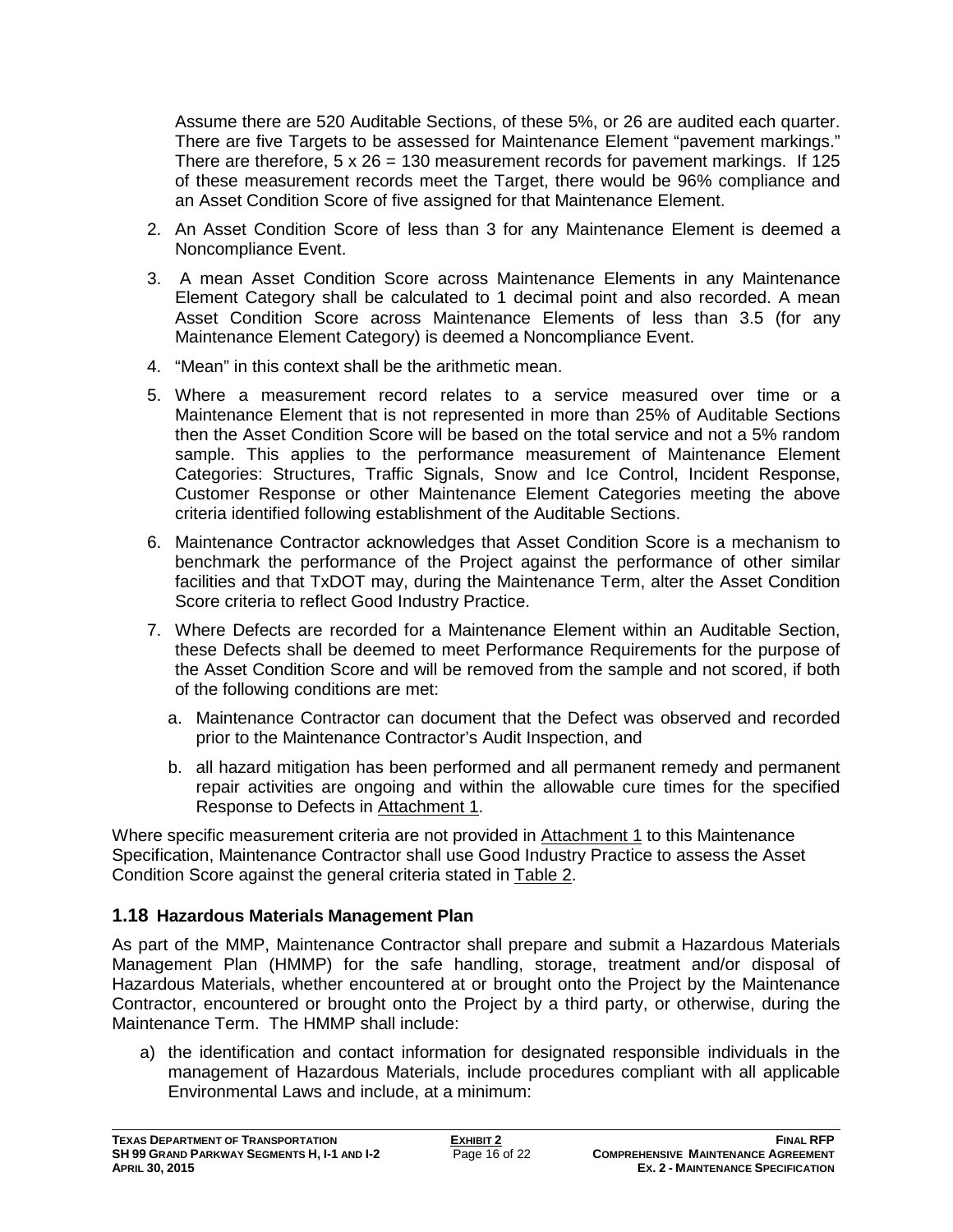- b) procedures for updating Material Safety Data Sheets (MSDS), per OSHA requirements, for all chemicals used on the Project for the Maintenance Term;
- c) designated individuals responsible for implementation of the HMMP;
- d) procedures for identifying and documenting potential contaminated sites which might impact Project development;
- e) procedures for mitigation of contamination during the operation and maintenance of the Project;
- f) procedures for developing a detailed Spill Response Plan for the Maintenance Term including the prevention, control, and mitigation of fugitive noxious or toxic vapors or particulate matter (dust), contaminated soil, and contaminated groundwater during disturbance of noxious or hazardous materials and media;
- g) processes for training personnel for responding to and mitigating Incidents involving contamination or waste;
- h) provisions for appropriate storage and disposal of all waste encountered or disposed of on the Project for the Maintenance Term;
- i) provisions for a Hazardous Materials training module; and
- j) procedures for preparing an Investigative Work Plan (IWP) and Site Investigative Report (SIR) in the event that Hazardous Materials are discovered during operations or maintenance activities.

The HMMP shall include provisions for making all on-Site workers aware of and able to recognize the potential Hazardous Materials to which they may be exposed, limiting Maintenance Contractor's workers' exposure to Hazardous Materials and providing all necessary personal protection equipment to protect workers from exposure. The HMMP shall require Maintenance Contractor to provide any non-Maintenance Contractor personnel who visit the Project with the appropriate personal protection equipment.

The HMMP shall require that all personnel of Maintenance Contractor-Related Entities handling Hazardous Materials be trained and certified at least to the minimum requirements established under the current guidelines of OSHA 1910.120 (HAZWOPER Training).

The HMMP shall include procedures for ensuring that all applicable certifications, licenses, authorizations and Governmental Approvals for Maintenance Contractor personnel handling Hazardous Materials are current and valid through the duration of the Maintenance Term.

# **1.19 Environmental Compliance and Mitigation Plan**

As part of the MMP, Maintenance Contractor shall prepare and submit an Environmental Compliance and Mitigation Plan (ECMP) to document and fully detail compliance strategies and procedures to be employed in accordance with the requirements of applicable Environmental Laws and Environmental Approvals. The ECMP shall provide, at a minimum:

- a) Procedures for maintaining the environmental commitments required to verify that any discharge from the Project into a sanitary sewer system complies with appropriate codes and standards of the sanitary sewer owner;
- b) Procedures for identifying and mitigating any potential traffic noise caused by conducting Maintenance Services;
- c) Procedures for providing all other environmental monitoring within the Project area and submitting all necessary environmental documentation and monitoring reports to the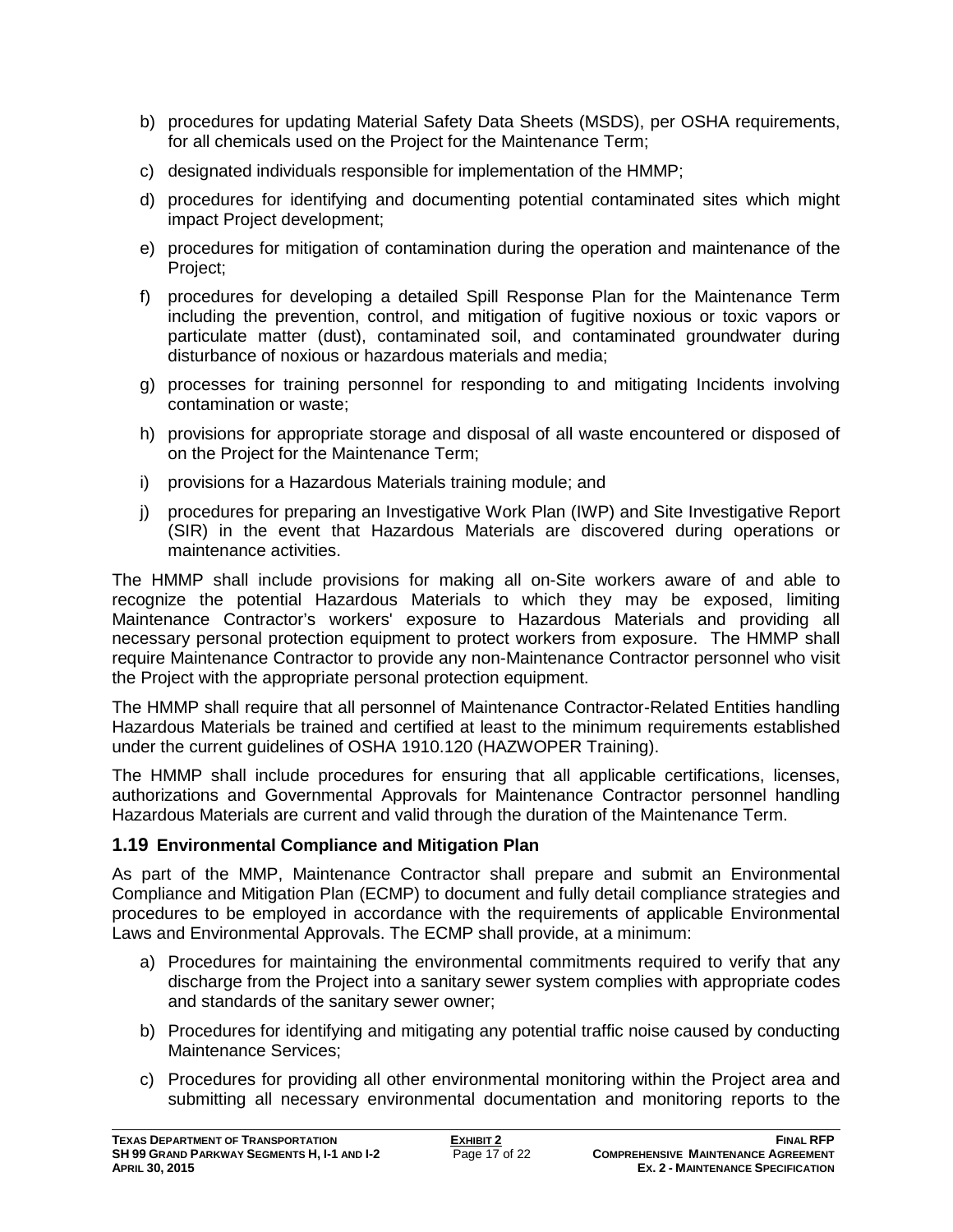appropriate Governmental Entities and, when applicable, to TxDOT, to the extent necessary to maintain compliance with applicable Environmental Approvals; and

d) Procedures for training personnel to avoid or take appropriate action to minimize environmental impacts caused by conducting Maintenance Services.

Maintenance Contractor shall meet the environmental requirements of Section 4 of the Technical Provisions during the performance of Renewal Work activities.

# **2 TRAFFIC MANAGEMENT**

## **2.1 General Requirements**

Throughout the Maintenance Term, Maintenance Contractor shall conform with the requirements set forth herein, and shall provide for the safe and efficient movement of people, goods, and services, through and around the Project, while minimizing negative impacts to Users, residents, and businesses.

While planning and carrying out Maintenance Services, Maintenance Contractor shall take into account the restrictions (if any) set forth in Attachment 6 to this Maintenance Specification and shall coordinate its Traffic Management Plan (TMP) with the traffic management to be performed by others to minimize disruption to Users of the Project.

## **2.2 Traffic Management and Control Plans**

As part of the MMP, Maintenance Contractor shall prepare and submit a TMP that is consistent with and expands upon the preliminary Traffic Management Plan submitted with the Proposal. The TMP shall be implemented, maintained and used throughout the Maintenance Term. At a minimum, the TMP shall include the following:

- Descriptions of the qualifications and duties of the traffic engineering manager, traffic control coordinator, and other personnel with traffic control responsibilities
- Procedures to identify and incorporate the needs of transit operators, Utility Owners, Governmental Entities, local governmental agencies, Emergency Service providers, school districts, business owners, and other related Users, Customer Groups or entities in the Project corridor and surrounding affected areas
- Procedures for obtaining acceptance of detours, road and Lane Closures and other traffic pattern modifications from applicable Governmental Entities, stakeholders, and adjacent sections of roads and adjacent landowners, and implementing, maintaining and removing those modifications
- Procedures for obtaining approval of Lane Closure and traffic control plan from TxDOT
- Procedures for installation, maintenance and removal of interim signing and the corresponding handling of permanent signing during maintenance operations
- Procedures for installation, maintenance, replacement and removal of traffic control devices, including pavement markings and traffic barriers, if used
- Procedures and process for the safe ingress and egress of construction vehicles in the work zone
- Provisions to provide continuous access to established truck routes and Hazardous Material (HazMat) routes, and to provide suitable detour routes, including obtaining any approvals required by the appropriate Governmental Entities for these uses
- Procedures to modify plans as needed to adapt to changing Project circumstances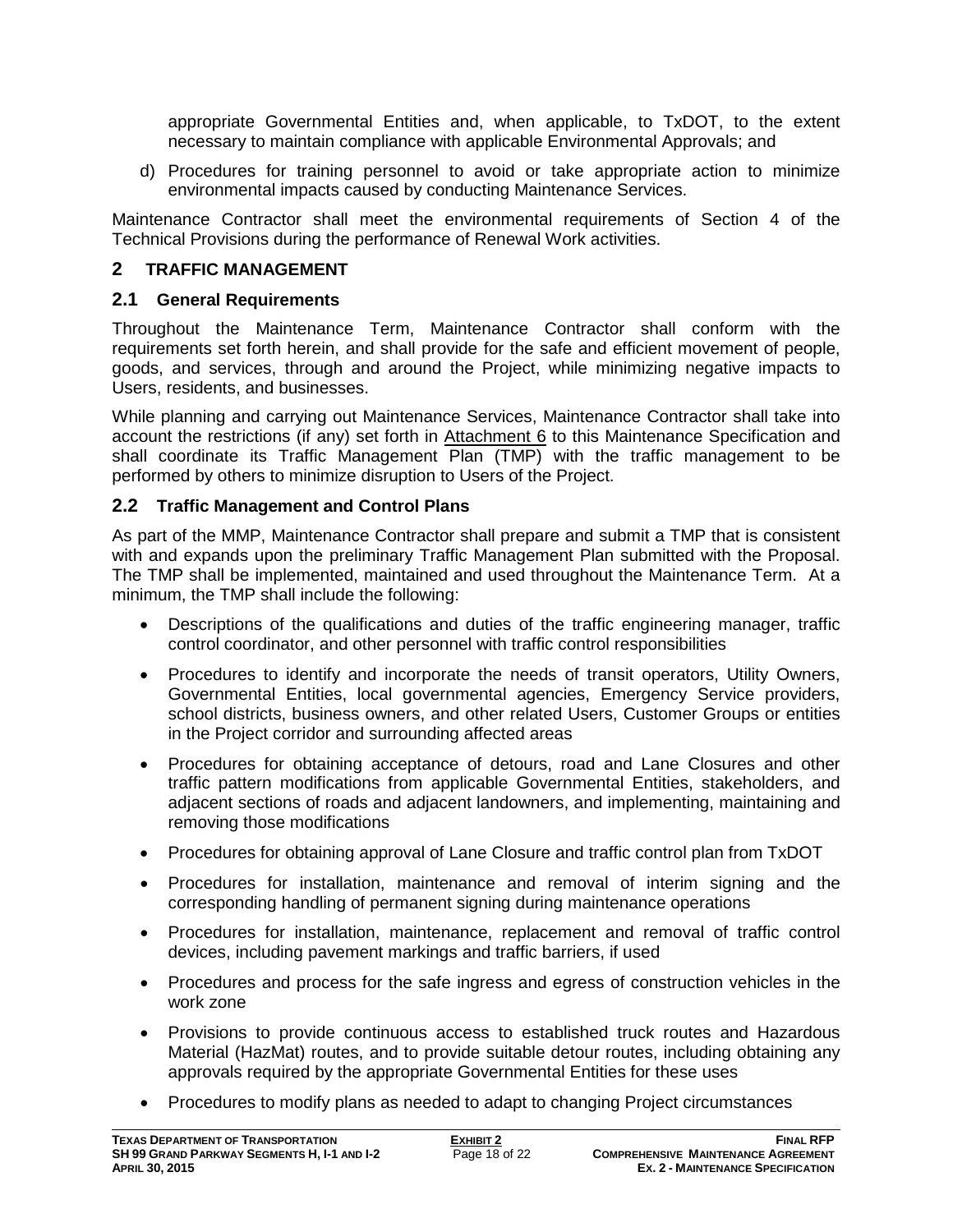- Procedures to communicate TMP information to Maintenance Contractor's public information personnel and notify the public of maintenance of traffic issues
- Descriptions of contact methods, personnel available, and response times for any Emergency conditions requiring TxDOT attention during off-hours.

Maintenance Contractor shall prepare and submit, for TxDOT's review and approval, traffic control plans as described herein. Each traffic control plan shall be submitted to TxDOT for review a minimum of 10 Days prior to implementation.

Maintenance Contractor shall use the procedures set forth in the approved TMP and the standards of the TMUTCD to develop detailed traffic control plans that provide for all Maintenance Services, as well as all required switching procedures. The traffic control plans shall include details for all detours, traffic control devices, striping, and signage applicable to each maintenance activity. Information included in the traffic control plans shall be of sufficient detail to allow verification of design criteria and safety requirements, including typical sections, alignment, striping layout, drop off conditions, and temporary drainage. The traffic control plans shall clearly designate all temporary reductions in speed limits. Changes to posted speed limits will not be allowed unless specific prior approval is granted by TxDOT.

## **2.3 Traffic Operation Restrictions**

Maintenance Contractor shall keep the number of Lane Closures to an absolute minimum and shall keep each Lane Closure to the shortest time necessary for safe and efficient operations and in accordance with Attachment 6.

Maintenance Contractor shall ensure that opposing traffic on a normally divided roadway shall be separated with appropriate traffic control devices, shall maintain signing continuity within the Project and intersecting streets at all times, and shall ensure all streets and intersections remain open to traffic to the greatest extent possible.

Maintenance Contractor shall maintain access to all adjacent streets and shall provide for ingress and egress to public and private properties at all times.

### **2.4 Construction Requirements**

Construction shall be in accordance with Maintenance Contractor's TMP, the manufacturer's directions or recommendations where applicable, and the applicable provisions of the TMUTCD. If at any time TxDOT determines Maintenance Contractor's traffic control operations do not meet the intent of the TMP or any specific traffic control plan, Maintenance Contractor shall immediately revise such operations to correct the deficient conditions or discontinue such operations.

Maintenance Contractor shall provide TxDOT the names of the traffic control coordinator and support personnel, and the phone number(s) where they can be reached 24 hours per day, seven days per week.

Maintenance Contractor shall maintain existing bicycle and pedestrian access and mobility with the frontage roads and across all cross streets. Maintenance Contractor shall maintain access to existing transit stop locations during construction or reasonable alternative locations shall be provided.

Maintenance Contractor shall maintain all detours in a safe and traversable condition. Maintenance Contractor shall provide a pavement transition at all detour interfaces, suitable for the posted speed of the section.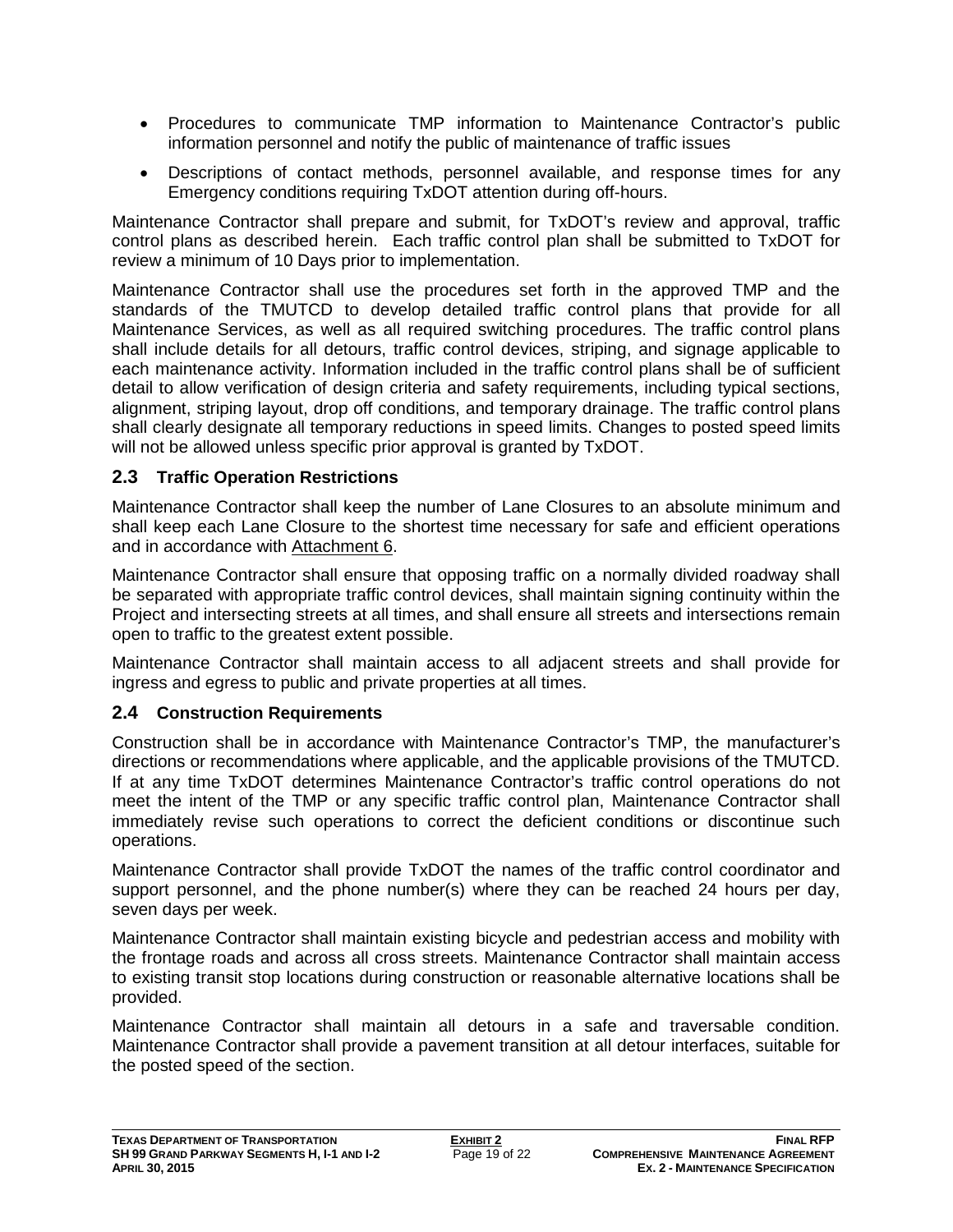## **2.5 Public Information and Communications**

It is vital to the success of the Project that TxDOT and the Maintenance Contractor gain and maintain public support. The public will better support TxDOT and the Maintenance Contractor if they are kept abreast of Project information in a timely manner, are notified in advance of potential impacts, have an opportunity to identify issues and recommend solutions, receive timely and appropriate feedback from the Maintenance Contractor, and perceive a high quality, well executed communications plan for keeping them informed, engaged, and educated.

Maintenance Contractor shall provide information within 24 hours of a request by TxDOT, such that TxDOT may communicate such information to interested parties.

Maintenance Contractor shall comply with the public information and communications requirements set forth in Section 3 of the Technical Provisions during the performance of Renewal Work activities.

# **3 ADDITIONAL REQUIREMENTS**

### **3.1 Rail**

Should the Project cross a railroad right of way owned by an operating railroad, Maintenance Contractor shall coordinate the Maintenance Services with the operating railroad and shall be responsible for obtaining the required approvals, permits, and agreements as required for the Maintenance Services, including any railroad related Maintenance Services.

Whenever an agreement for construction, maintenance and use of railroad right-of-way between the operating railroad and TxDOT is required, Maintenance Contractor shall prepare all the documentation required to obtain the agreement, including preparation of the agreement application on behalf of TxDOT, the drawings and specifications, making necessary modifications as required, and preparation of the agreement. Maintenance Contractor shall submit the draft agreement to TxDOT for transmittal to the operating railroad. After all comments have been incorporated or satisfactorily resolved by Maintenance Contractor, railroad or TxDOT, Maintenance Contractor shall submit a complete and final agreement to TxDOT for execution. Maintenance Contractor shall comply with all construction requirements and specifications set forth in the agreement.

Maintenance Contractor shall arrange with the operating railroad for railroad flagging as required. Maintenance Contractor shall comply with the operating railroad's requirements for contractor safety training prior to performing Maintenance Services or other activities on the operating railroad's property.

Maintenance Contractor shall cooperate and coordinate with all operating railroads for access by the operating railroad and/or their agents to the rail right-of-way as necessary for rail maintenance and operations activities.

Maintenance Contractor shall procure and maintain, prior to working adjacent to and entry upon operating railroad property, insurance policies naming TxDOT, TxDOT's consultants, and railroad as named insured. Maintenance Contractor shall obtain insurance per Exhibit 10 of the COMA Documents. All insurance policies shall be in a form acceptable to the operating railroad. Copies of all insurance policies shall be submitted to TxDOT prior to any entry by the Maintenance Contractor upon operating railroad property. Maintenance Contractor shall be responsible for scheduling the work to be completed by operating railroad as well as the work to be completed by its own forces. Maintenance Contractor shall be responsible for all costs associated with the railroad/transit force account work.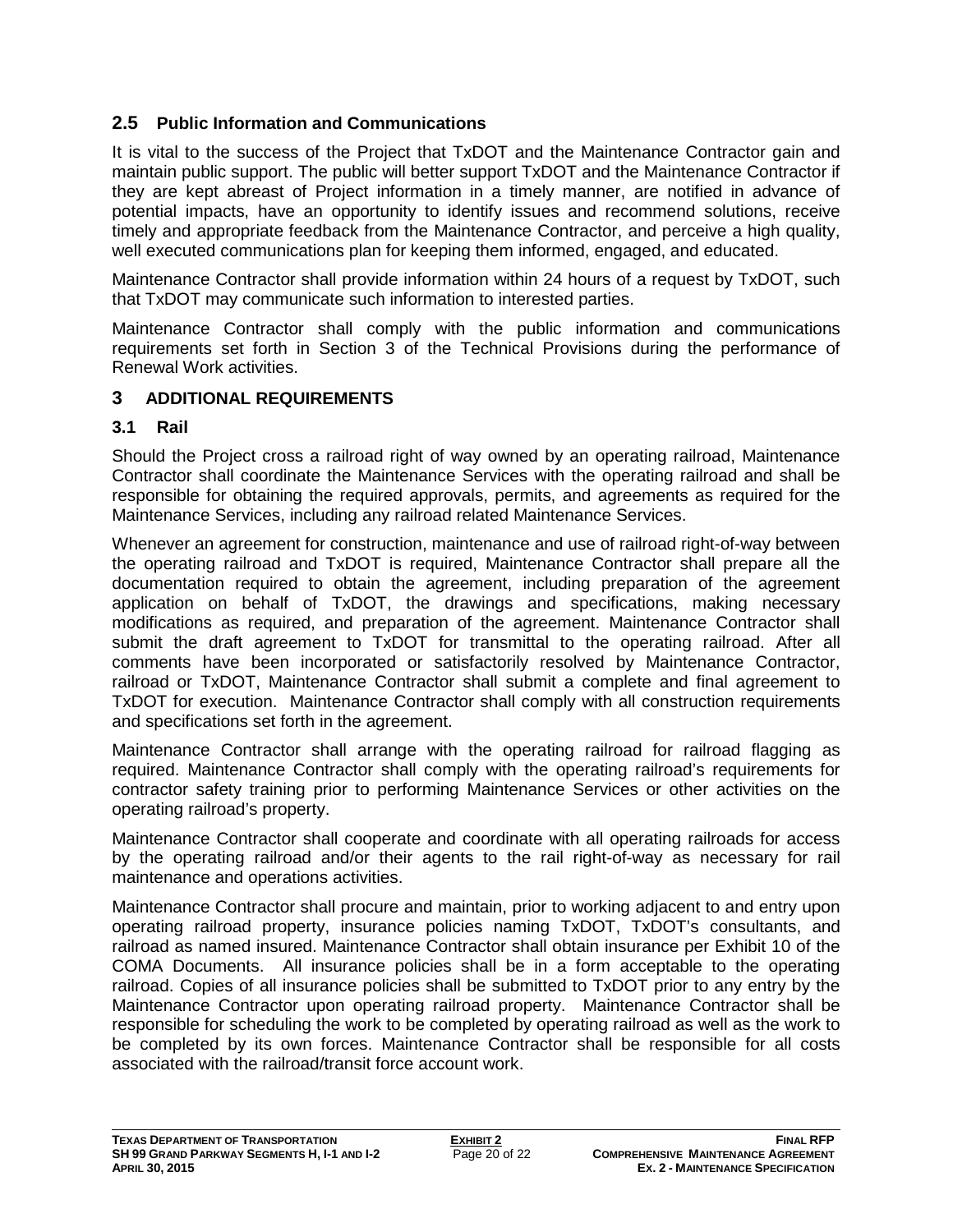# **4 HANDBACK REQUIREMENTS**

Maintenance Contractor shall prepare a handback plan that contains the methodologies and activities to be undertaken or employed to meet the Handback Requirements at the end of the Maintenance Term of the Comprehensive Maintenance Agreement. Maintenance Contractor shall submit the handback plan, including a Residual Life Methodology Plan, to TxDOT for review and approval at least 60 months before the anticipated termination of the Comprehensive Maintenance Agreement. Attachment 5 defines the Residual Life at handback for the specified Maintenance Elements.

Maintenance Contractor shall perform Residual Life inspections within the Project as noted below. Within thirty (30) Days following performance of each Residual Life inspection, Maintenance Contractor shall submit to TxDOT the findings of the inspection, Residual Life test results and Residual Life calculations.

The Residual Life Methodology Plan shall contain the evaluation and calculation criteria to be adopted for the calculation of the Residual Life at handback for the specified Maintenance Elements in Attachment 5. The scope of any Residual Life testing shall be included, together with a list of all independent Residual Life testing organizations, proposed by Maintenance Contractor. These organizations shall be on TxDOT's approved list at the time the testing is performed, as well as during the preparation of the handback plan, have third party quality certification, and be financially independent of the Maintenance Contractor and not be an Affiliate of the Maintenance Contractor.

TxDOT's approval of the Residual Life Methodology Plan, including the scope and schedule of inspections, shall be required before commencement of Residual Life inspections.

Maintenance Contractor shall perform all Maintenance Services necessary to meet or exceed the Residual Life requirements contained in Attachment 5 by the time of handback of the Project to TxDOT.

At the point of handback, Maintenance Contractor shall certify in writing to TxDOT that all of the specified Maintenance Elements in Attachment 5 meet or exceed their respective Residual Life requirements defined in the Comprehensive Maintenance Agreement.

### **4.1 Residual Life Inspections**

Maintenance Contractor shall perform Residual Life inspections and testing with appropriate coverage such that the results are representative of the whole Project. TxDOT shall be given the opportunity to witness any of the inspections and/or tests. Maintenance Contractor shall deliver to TxDOT, within ten days after it is created, the output data arising from any testing and any interpretation thereof made by the testers.

Between sixty-three (63) and sixty (60) months prior to the end of the Maintenance Term, Maintenance Contractor shall perform the first Residual Life inspection (the initial inspection) for the Maintenance Elements set forth in Attachment 5.

Between twenty-one (21) and eighteen (18) months before the end of the Maintenance Term, Maintenance Contractor shall perform an intermediate Residual Life inspection (the intermediate inspection) for the Maintenance Elements set forth in Attachment 5, regardless of whether Maintenance Contractor has undertaken Renewal Work for a particular Maintenance Element in the period since the initial inspection.

Between ninety (90) and thirty (30) days before the end of the Maintenance Term, Maintenance Contractor shall perform a final Residual Life inspection (the final inspection) for the Maintenance Elements set forth in Attachment 5, regardless of whether Maintenance Contractor